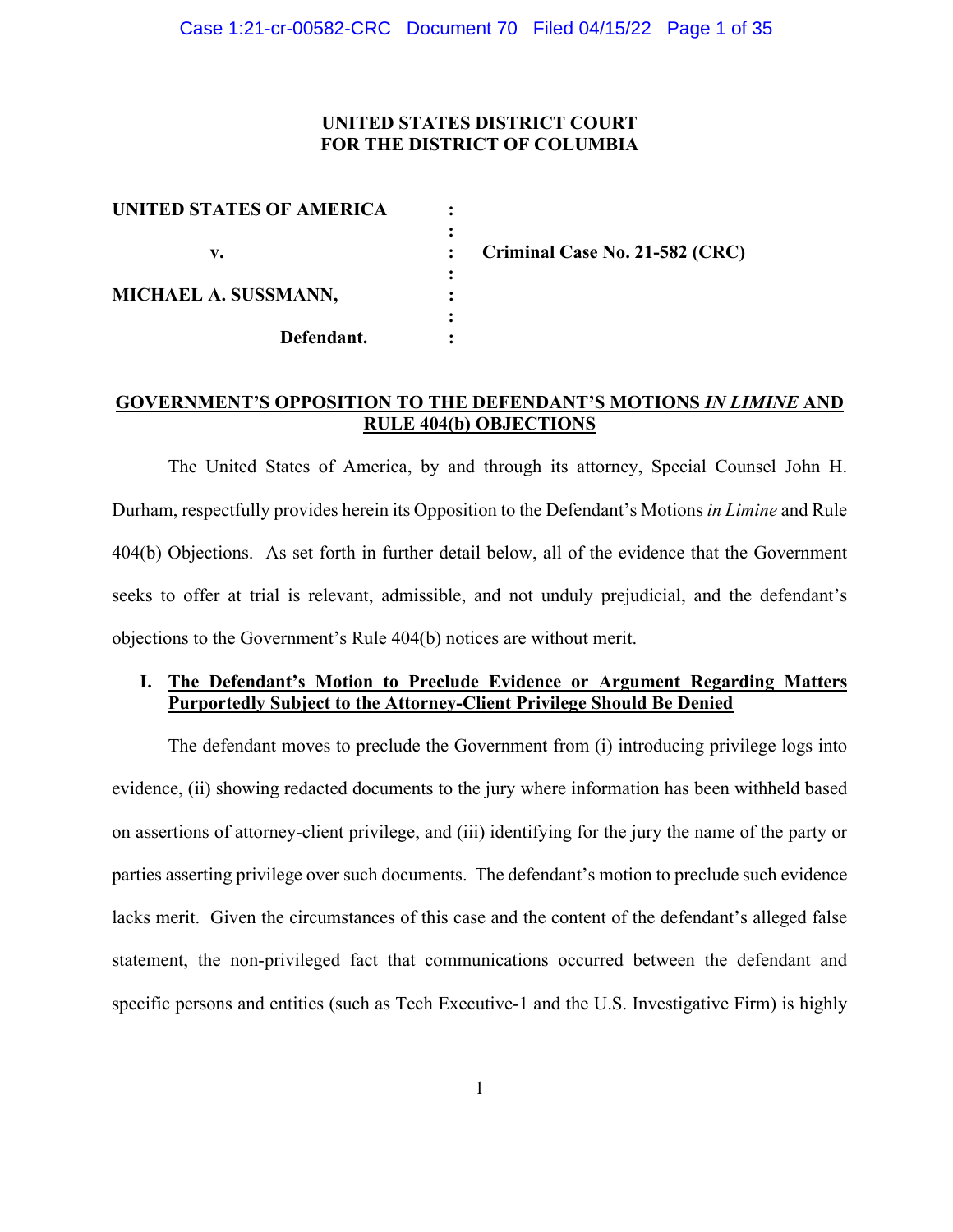#### Case 1:21-cr-00582-CRC Document 70 Filed 04/15/22 Page 2 of 35

probative to establish the falsity and materiality of the defendant's alleged false statement that he was not acting on behalf of any client. Accordingly, such evidence is admissible.

As an initial matter, the Government currently expects to introduce all, or nearly all, of the above-described evidence through actual redacted documents, rather than privilege logs. Thus, while courts have found that privilege logs may indeed be presented to juries with judicial oversight, *see, e.g., Huawei Techs. Co. Ltd v. T-Mobile US, Inc*., No. 216CV00052JRGRSP, 2017 WL 7052463, at \*1–2 (E.D. Tex. Sept. 20, 2017) (*in limine* order requiring parties to approach the bench or provide explanation to the Court before offering privilege log at trial), the Government here seeks primarily to offer email "header" information containing the date, time, sender, recipient, copied parties, and subject line of relevant communications—all of which is non-privileged. (The content of such emails have been redacted at the request of the relevant privilege holders.)

The crux of the Indictment's allegation is that the defendant falsely stated that he was not working for any client in connection with the Russian Bank-1 allegations. The redacted, nonprivileged emails that the Government seeks to admit are therefore highly probative insofar as they reflect "to," "from," and subject line information of communications between and among the defendant and his alleged clients or their agents. For example, the Government expects to offer redacted, non-privileged documents containing header information of communications<sup>1</sup>:

• between the defendant and Tech Executive-1;

<sup>&</sup>lt;sup>1</sup> The Government also intends to offer redacted billing records reflecting the defendant's work on behalf of the Clinton Campaign and Tech Executive-1. It is unclear whether the defendant also objects to the admission of such evidence. The Government contends that such billing records are admissible on the same bases as set forth herein with respect to redacted emails.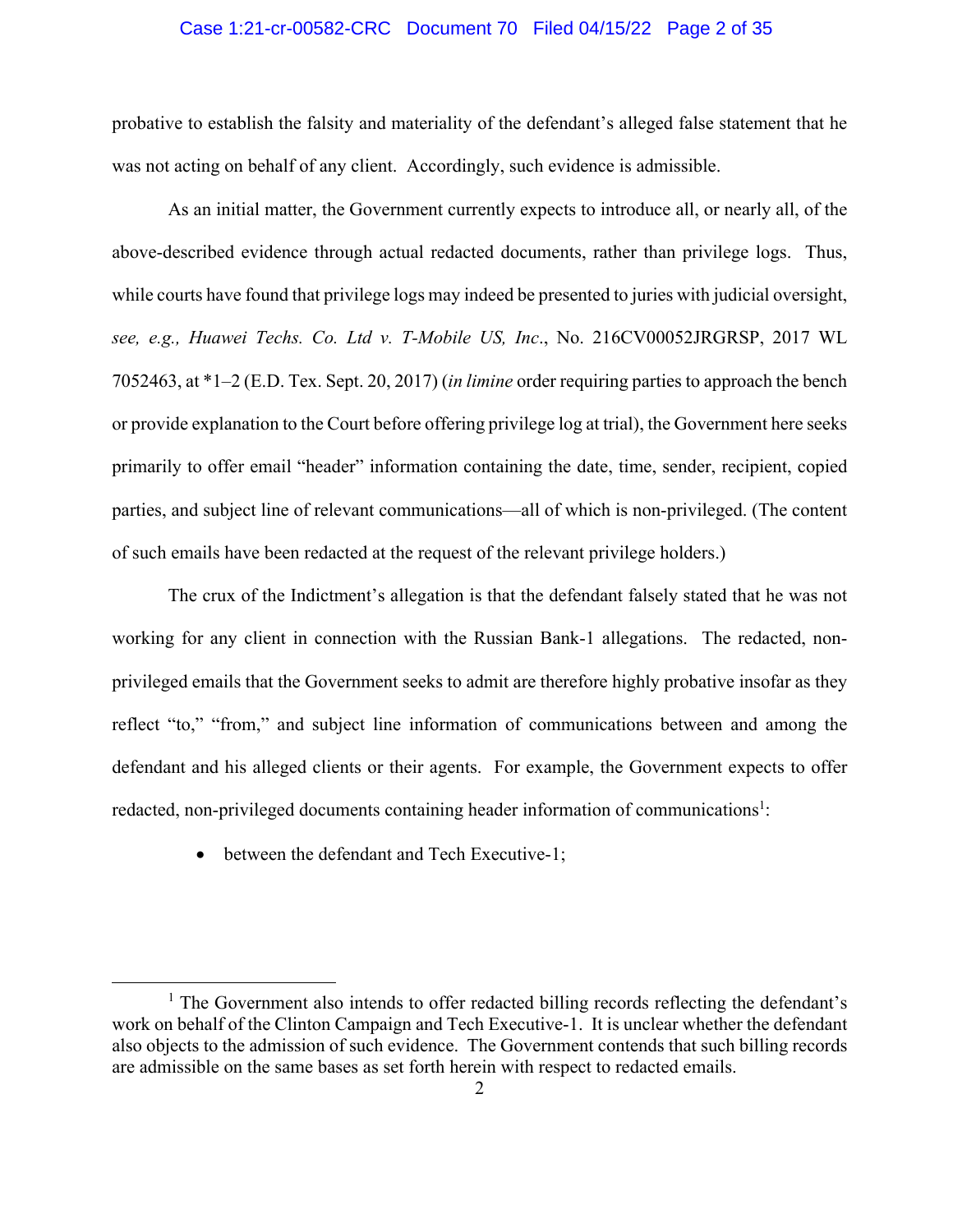- between and among the defendant, Tech Executive-1, Campaign Lawyer-1, and the U.S. Investigative Firm employees; and
- between and among Campaign Lawyer-1 and Clinton Campaign leadership.

These email headers constitute straightforward, non-privileged proof that the defendant was in fact working on behalf of two clients (*i.e.*, the Clinton Campaign and Tech Executive-1) when he conveyed the Russian Bank-1 allegations to the FBI. Indeed, in a case about an alleged false denial of attorney-client relationships, there are few things *more probative* than non-privileged records evidencing communications between an attorney and his clients.

The primary cases the defendant cites to bar such evidence are inapposite. *See, e.g.¸ Parker v. Prudential Insurance Co.*, 900 F. 2d 772, 775 (4th Cir. 1990); *Nabisco, Inc. v. PF Brands, Inc.*, 191 F.3d 208, 226 (2d Cir. 1999); *In re: Gen. Motors LLC Ignition Switch Litig.*, No 14-MD-2543 (JMF), 20154 WL 8130449, at \*3 (S.D.N.Y. Dec. 3, 2015); *In re EpiPen Mktg. Sales Pracs. & Antitrust Litig.*, No. 17-md-2785-DDC-TFF, 2022 WL 226130 (D. Kan. Jan. 26, 2022); *Goldberg v. 401 N. Wabash Venture LLC*, No. 09 C 6455, 2013 WL 1816162, at \*2–4 (N.D. Ill. Apr. 29, 2013). In *none* of those cases did the core factual issue to be decided by the jury include the existence or non-existence of an attorney-client relationship. Accordingly, unlike here, facts concerning communications between lawyer and client were, at most, peripheral to the issues to be decided at trial. And in those cases, the relevant courts did not hold or presume that there was a categorical bar to the admission of privilege logs, redacted documents, or similar evidence. For example, in *In re EpiPen*, the Court merely held that the plaintiffs had not made "any *showing at this stage* that the privilege logs are relevant." 2022 WL 226130 at \* 17. (emphasis added). Similarly, in *In re Gen Motors LLC*, the Court held that despite the Court's instructions that the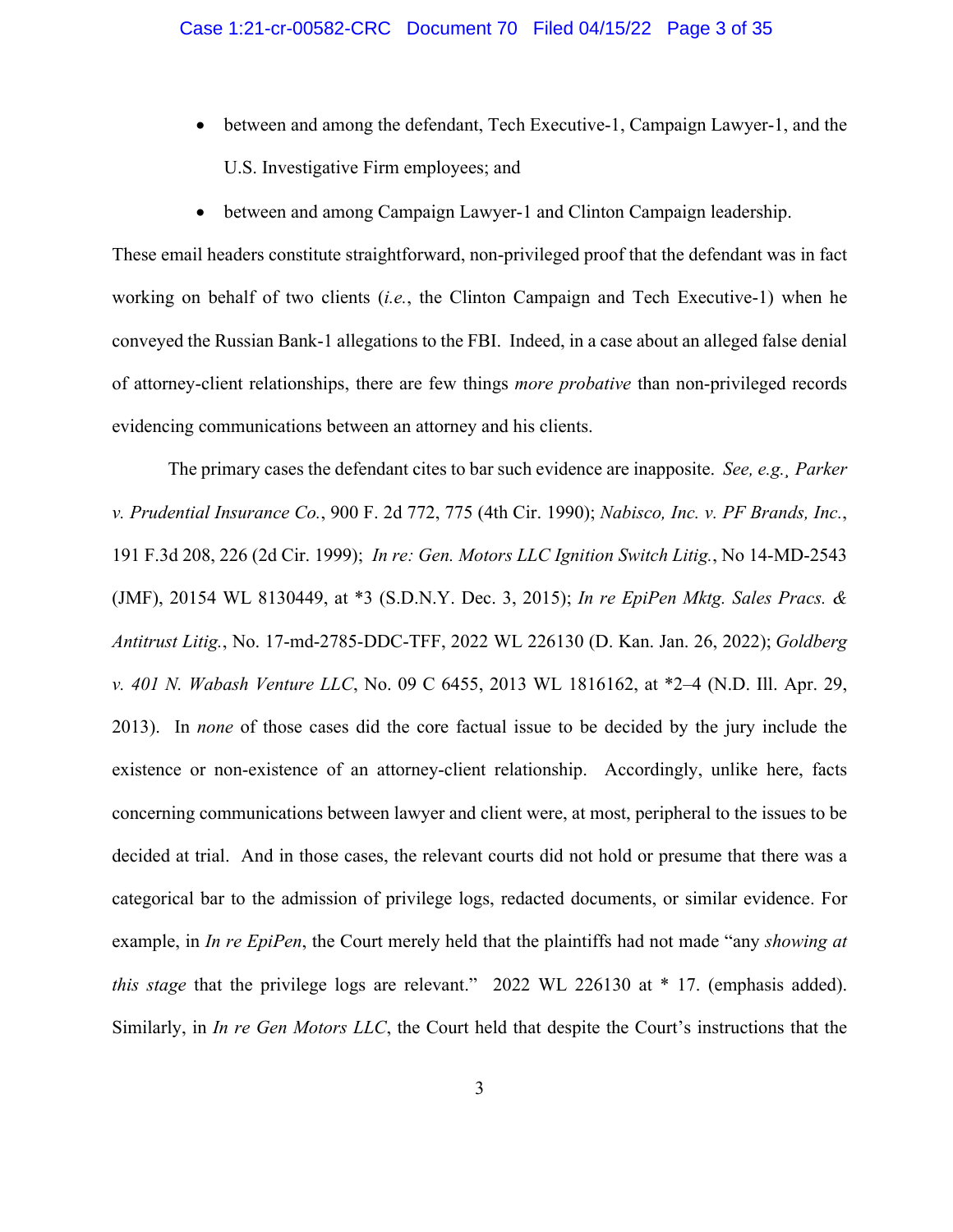#### Case 1:21-cr-00582-CRC Document 70 Filed 04/15/22 Page 4 of 35

parties should seek to avoid privilege invocations before the jury, "the likelihood of some references seems high [and] [i]n anticipation of that possibility, the parties shall confer and propose appropriate limiting instructions." 20154 WL 8130449, at \*4. And finally, in *Goldberg*, the Court precluded reference to certain attorney-client communications because the proffered purpose for admitting them would have supported a prejudicial inference that the defendants acted "fraudulently" by ignoring the advice of their counsel. 2013 WL 1816162, at \*2–4.

Here, by contrast, the Government does not seek to establish any specific inferences, much less prejudicial ones, about the *substance* of the legal advice that the defendant conveyed to Tech Executive-1 or the Clinton Campaign (beyond the subject matter of that advice). Rather, it seeks to establish the *existence* of advice-giving relationships concerning the Russian Bank-1 allegations. And unlike in the cases that the defendant cites, the alleged crime here indisputably concerns and centers upon the existence of such relationships. Because attorney-client privileged information cannot itself be reviewed by the Government or presented to the jury, this non-privileged header information is in many instances the Government's best, and in some cases the only, available evidence that particular communications occurred.

In light of these facts, and consistent with prior caselaw, the Government therefore submits that the appropriate course is to permit the admission of redacted, non-privileged documents while allowing the parties to propose any limiting instructions that may be appropriate. *See, e.g., Romero v. Helmerich & Payne Int'l Drilling Co*., No. 15-CV-00720-NYW, 2017 WL 3268878, at \*4 (D. Colo. Aug. 1, 2017) (permitting the presentation of redacted, attorney-client privileged documents before the jury but holding that "[t]he court will also instruct the jury. . . that some redactions to documents have been made and that the jury should not speculate as to what has been redacted);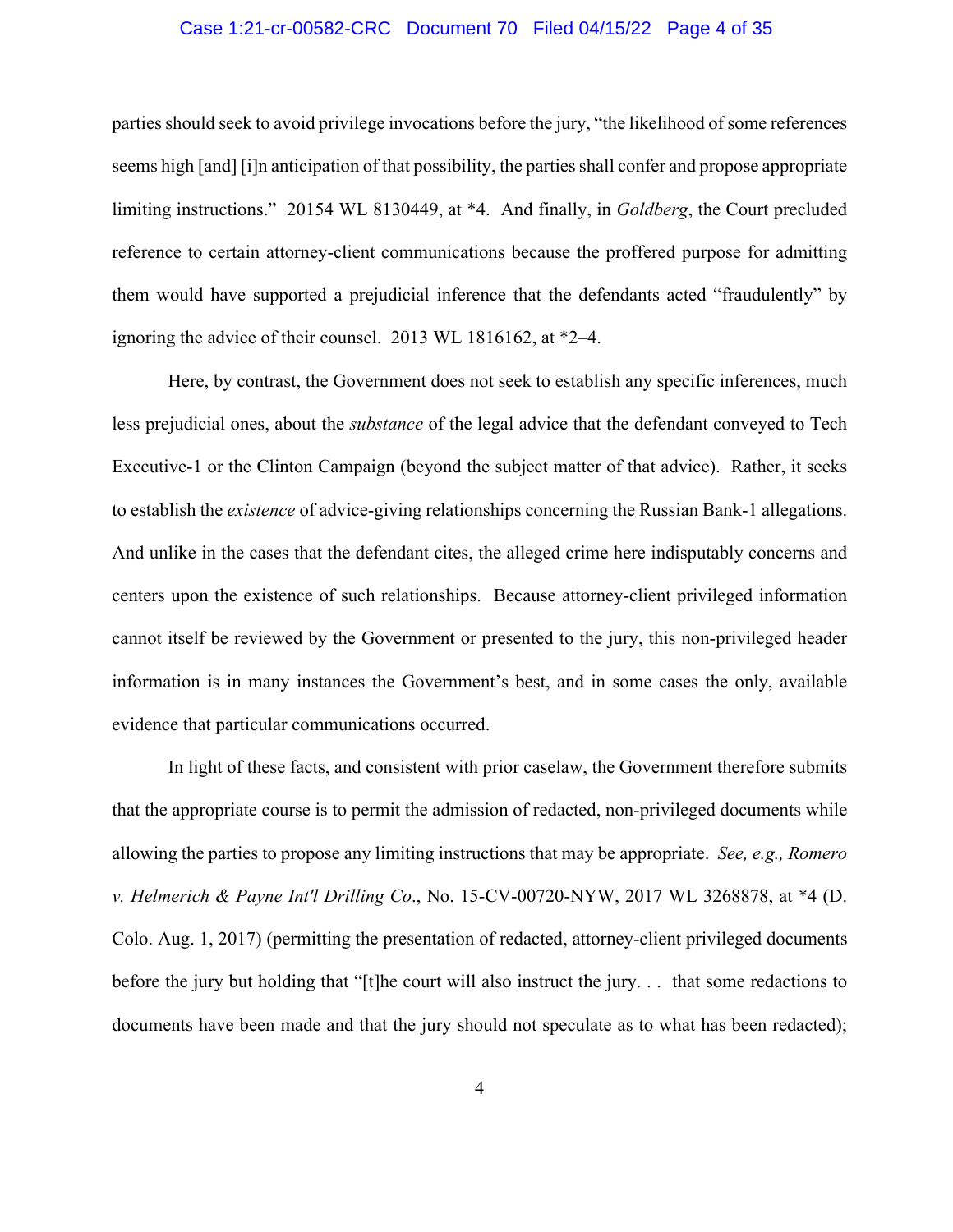#### Case 1:21-cr-00582-CRC Document 70 Filed 04/15/22 Page 5 of 35

*United States v. Sussman*, 709 F.3d 155, 175 (3d Cir. 2013) (District Court "did not abuse its discretion by allowing redacted documents to be admitted into evidence and used by the jury during deliberations rather than confining the reference to them to a stipulation of their existence"); *In re: E. I. Du Pont De Nemours & Co. C-8 Pers. Inj. Litig*., No. 2:13-CV-170, 2016 WL 659112, at \*60 (S.D. Ohio Feb. 17, 2016) ("[relevant] emails were in no way unfairly prejudicial . . . because the purportedly objectionable portions were redacted.")<sup>2</sup>; *In re EpiPen*, 2022 WL 226130 at \* 17.

Finally, the defendant's argument that the Court should bar the Government from offering evidence that the Clinton Campaign and Tech Executive-1 have asserted the privilege over particular documents is similarly without merit. It is manifestly relevant to the charged offense that both the Clinton Campaign and Tech Executive-1 have asserted attorney-client privilege over documents involving the defendant that concern or relate to the Russian Bank-1 allegations. Such information is inherently probative because – as alleged in the Indictment – the defendant claimed he did *not* assemble those allegations on behalf of any client. For this reason, the Clinton Campaign's and Tech Executive-1's privilege claims over documents relating to the Russian Bank-

<sup>&</sup>lt;sup>2</sup> The District Court in *In re: E. I. Du Pont De Nemours & Co* instructed the jury as follows:

There will be some documents in this case that will have evidence that may be admissible and also some evidence in the document that would not be admissible. In that case there will be redactions or blackening out of those parts of the document that are not proper under the rules of evidence and does not constitute evidence that you should consider. So, I instruct you to simply ignore what has been blacked out. Don't guess or speculate as to what's been blacked out. But then just treat what's left in the document as proper evidence for your consideration.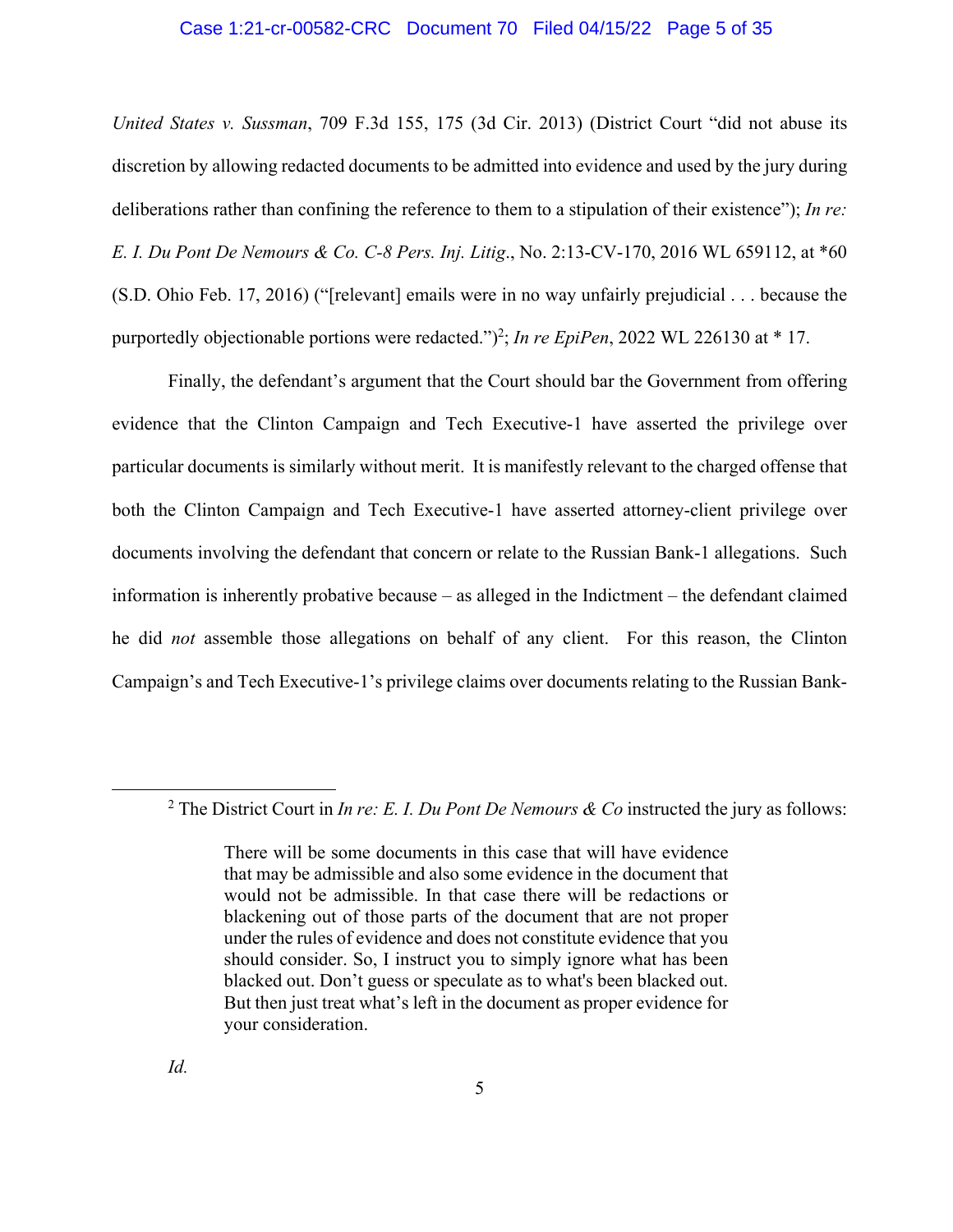#### Case 1:21-cr-00582-CRC Document 70 Filed 04/15/22 Page 6 of 35

1 allegations naturally undermine, and tend to refute, the defendant's assertion to the FBI General Counsel. They are therefore highly probative.

 Moreover, the mere fact that these specific privilege holders have applied or requested redactions is not unduly prejudicial because it reflects nothing more than a claimed legal interest in particular documents and does not give rise to inferences that would inflame, confuse, or bias the jury's deliberations. Indeed, by moving to preclude this information, the defendant seeks to have it both ways: namely, he seeks to shield the jury from the contents of relevant communications based on purported privilege being asserted by his former clients, but also seeks to prevent the jury from learning basic, *non-privileged* facts about the identities of such clients who are asserting the privilege. Because the aforementioned assertions of privilege make it more likely that the defendant lied to the FBI General Counsel in stating that he was not acting on behalf of any client, they are highly probative and not unduly prejudicial.

### **II. The Defendant's Motion to Exclude Testimony Pertaining to Notes Taken by Former FBI Officials Should be Denied**

# **A. The Notes Are Admissible as Substantive Evidence of Prior Consistent Statements**

The defendant next seeks to exclude any evidence or testimony concerning notes reflecting the FBI General Counsel's prior consistent statements, even though it is close to certain that the defense will attack this witness's credibility, veracity, and memory in opening arguments and on cross-examination. In support, the defendant asserts that in order for the prior consistent statements to be admissible, they must first qualify under the hearsay exception for past recollection recorded. Alternatively, the defendant claims that admission of these prior consistent statements would amount to improper bolstering of the witness's testimony. But defendant's assertions are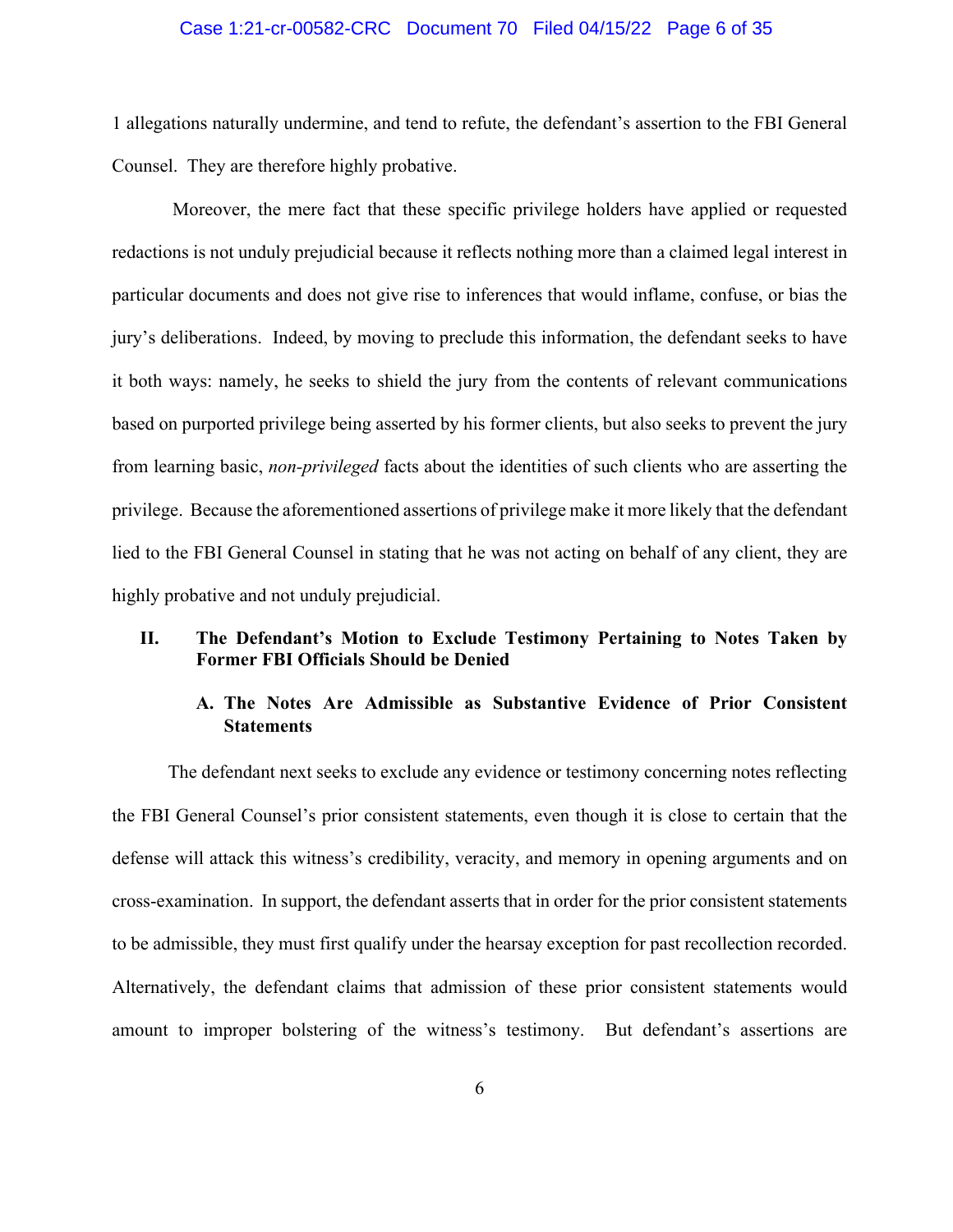#### Case 1:21-cr-00582-CRC Document 70 Filed 04/15/22 Page 7 of 35

misguided, as Federal Rule of Evidence  $801(d)(1)(B)$  governs the admissibility of the witness's prior consistent statements.

As set forth in the Government's motion *in limine*, Rule 801(d)(1)(B) specifically provides two independent bases for the admission of his prior consistent statements as substantive evidence. First, where the declarant testifies at trial, his prior consistent statements are "not hearsay" if admitted "to rebut an express or implied charge against the declarant of recent fabrication or improper influence or motive." Fed. R. Evid. 801(d)(1)(B). As the Supreme Court has made clear, the earlier statement is admissible as substantive evidence—*i.e*., for the truth of the matter asserted—to rebut a charge of recent fabrication, improper influence, or motive, provided that the statement was made prior to any motive to fabricate. *Tome v. United States,* 513 U.S. 150, 162 (1995). Second, a declarant's prior statement that is consistent with his trial testimony is also admissible when offered to rehabilitate the witness's credibility where the witness is attacked on another ground, such as inconsistency or faulty memory. *See United States v. Flores*, 945 F.3d 687, 705 (2d Cir. 2019) (affirming trial court's admission of notes as prior consistent statements after defendant's opening statement challenged witness's memory).

The Government's evidence at trial will establish that shortly after his meeting in which the defendant falsely stated that he was not there on behalf of any client, the FBI General Counsel spoke to the FBI's then-Assistant Director for Counterintelligence ("Assistant Director") and to one of his Deputy General Counsels ("Deputy General Counsel") and relayed details of his meeting with the defendant. Given that defendant made his false statement directly to the FBI General Counsel, the defense likely will seek to impeach his testimony in opening statements and/or on cross-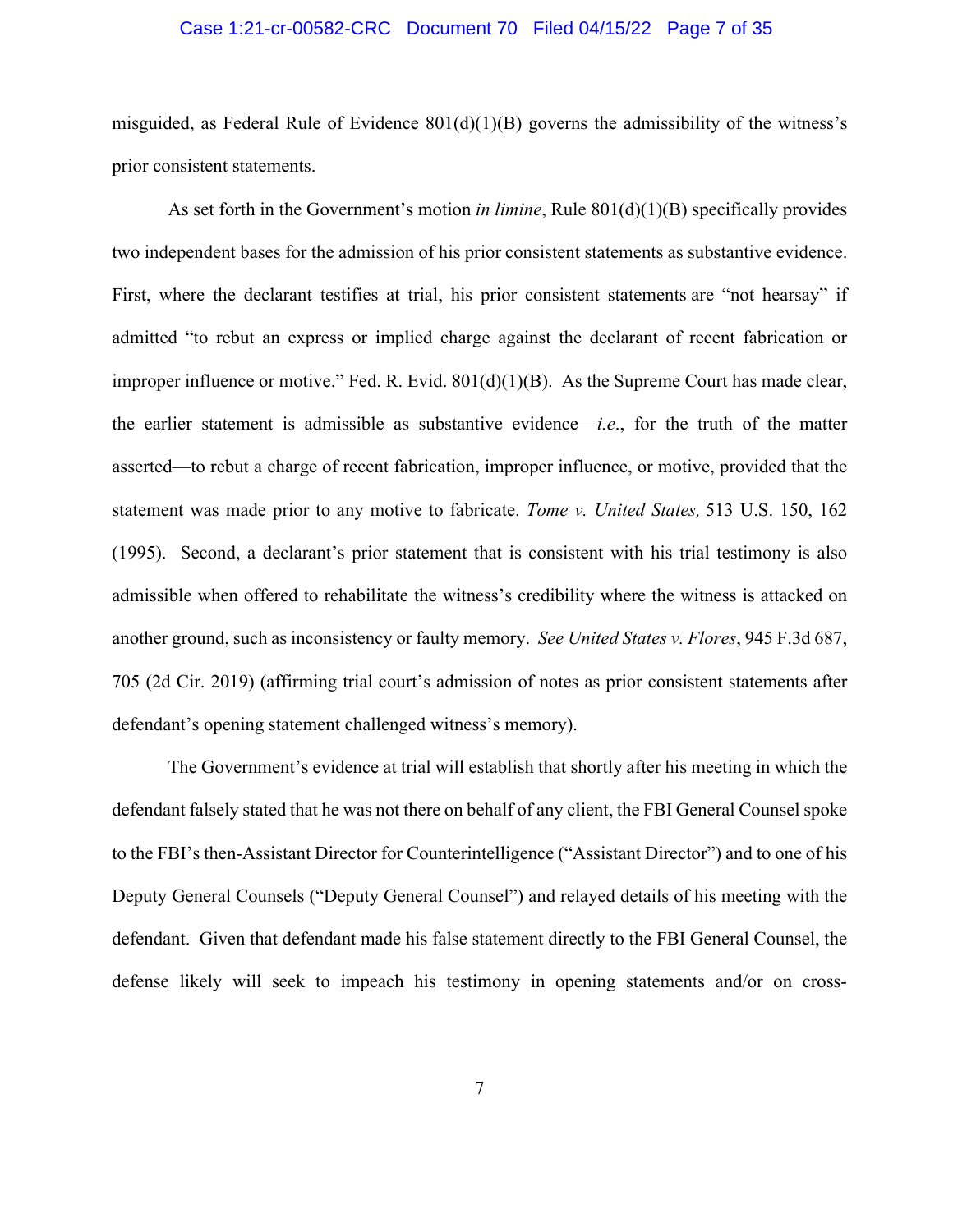#### Case 1:21-cr-00582-CRC Document 70 Filed 04/15/22 Page 8 of 35

examination.<sup>3</sup> In either instance, once the defense attacks the FBI General Counsel's testimony in such a manner, his statements are admissible as substantive evidence of prior consistent statements. *See United States v. Montague*, 958 F.2d 1094, 1096 (D.C. Cir. 1992) (stating that "when a defense attorney pursues a line of questioning designed to impugn the motives of a witness, she assumes the risk that the government will introduce rebuttal evidence under Rule 801(d)(1)(B)); *United States v. O'Connor*, 650 F.3d 839, 862-63 (2d Cir. 2011) (affirming trial court's admission of prior consistent statements before declarant's testimony where defense began attack on witness's credibility in opening argument). Moreover, these prior statements are admissible through the FBI General Counsel himself, *or through another witness* to the statements who is available for crossexamination. *See Montague*, 958 F.2d at 1099 (affirming trial court's admission of prior consistent statement made by witness to police officer).

Accordingly, contrary to the defense's assertion that application of Rule  $801(d)(1)(B)$  to the General Counsel's prior statements would be "unprecedented," the Rule's application here is straightforward, routine, and entirely appropriate.

Nor would the introduction of such testimony amount to "bolstering." As described above, Rule  $801(d)(1)(B)$  expressly prescribes and contemplates that such evidence is admissible under circumstances when the *opposing party* elects to attack the credibility or reliability of the witness's testimony. Accordingly, such prior consistent statements necessarily are admissible to *rebut* attacks on the witness's testimony and not to improperly bolster it.

# **B. The Notes are Also Admissible Under the Hearsay Exception for Past Recollection Recorded**

 $3$  The defense to date has not indicated that it will refrain from such argument.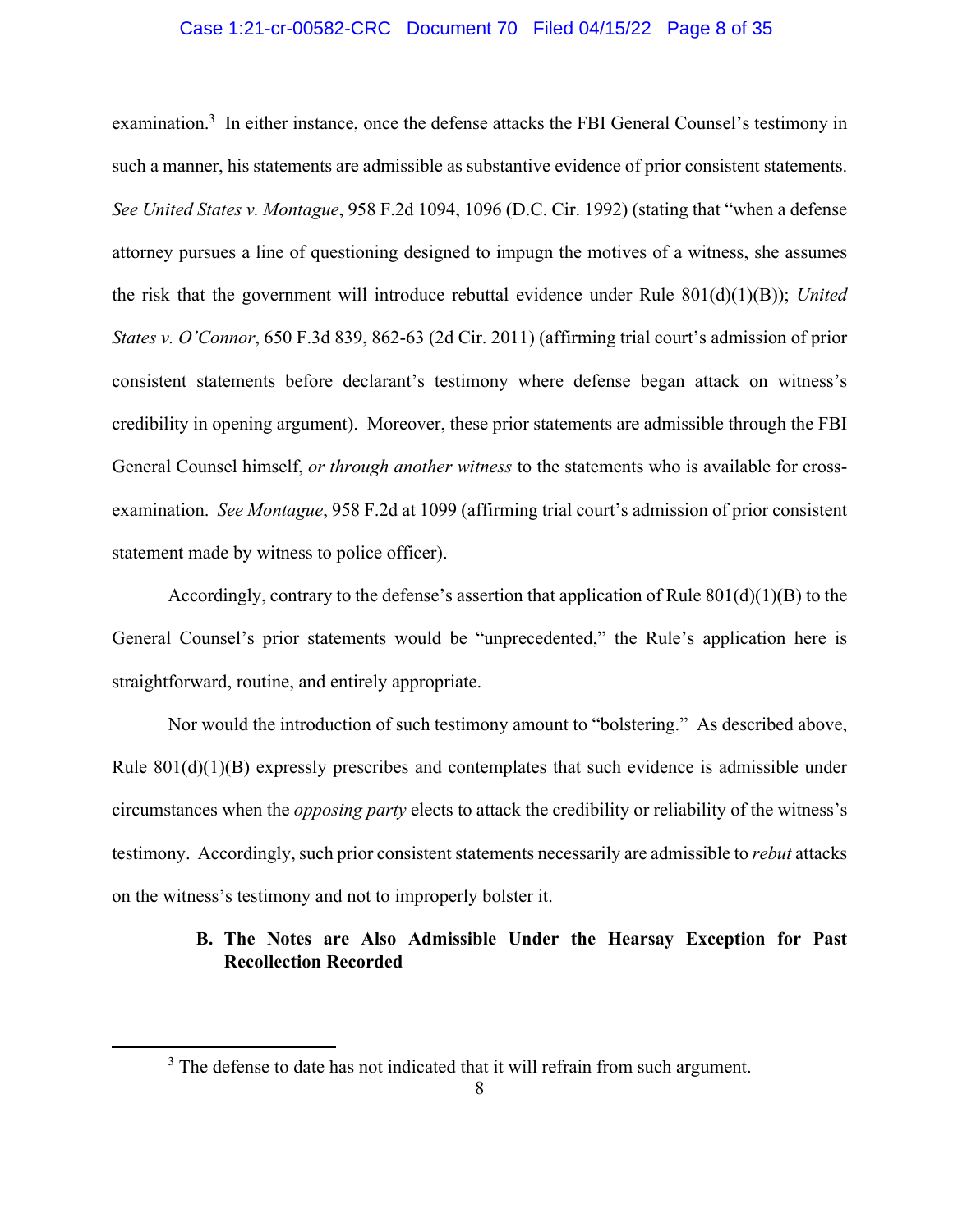#### Case 1:21-cr-00582-CRC Document 70 Filed 04/15/22 Page 9 of 35

Separately, the contemporaneous notes of both the Assistant Director and the Deputy General Counsel are also admissible under the hearsay exception for past recollection recorded. Fed. Rule Evid. 805(3). To qualify as past recollection recorded, the proponent must establish a foundation that (i) the record is on a matter the witness once knew about but now cannot recall well enough to testify fully and accurately; (ii) the record was made when the matter was fresh in the witness's memory; and (iii) the record accurately reflects the witness's knowledge. Fed. R. Evid. 803(5). While the precise thrust of the defendant's argument is unclear, he seems to suggest that the Government has not met these factual predicates. But this argument puts the cart before the horse. Of course the Government has not *yet* laid the full factual predicate for the application of this exception because these witnesses have not yet testified at trial. The defendant's reliance on selected quotes from those witnesses' interview reports and/or prior grand jury testimony is of no moment. The Government was not required to lay the requisite foundation in the grand jury or in witness interviews where the prohibition against hearsay evidence is inapplicable. It can and will, however, establish a proper foundation at trial. As described in the Government's motion *in limine*, the Government expects that both the Assistant Director and the Deputy General Counsel will testify that their notes were taken during one or more exchanges with the FBI General Counsel on September 19, 2016, but neither can recall a precise setting or specific details. In addition, the witnesses will testify that they took their respective notes contemporaneously, and that the notes accurately memorialized information they learned from the FBI General Counsel at that time. As such, the defendant's assertions, which rest on cherry-picked phrases from interview reports and grand jury testimony, are unavailing. The notes at issue are text book past recollections recorded,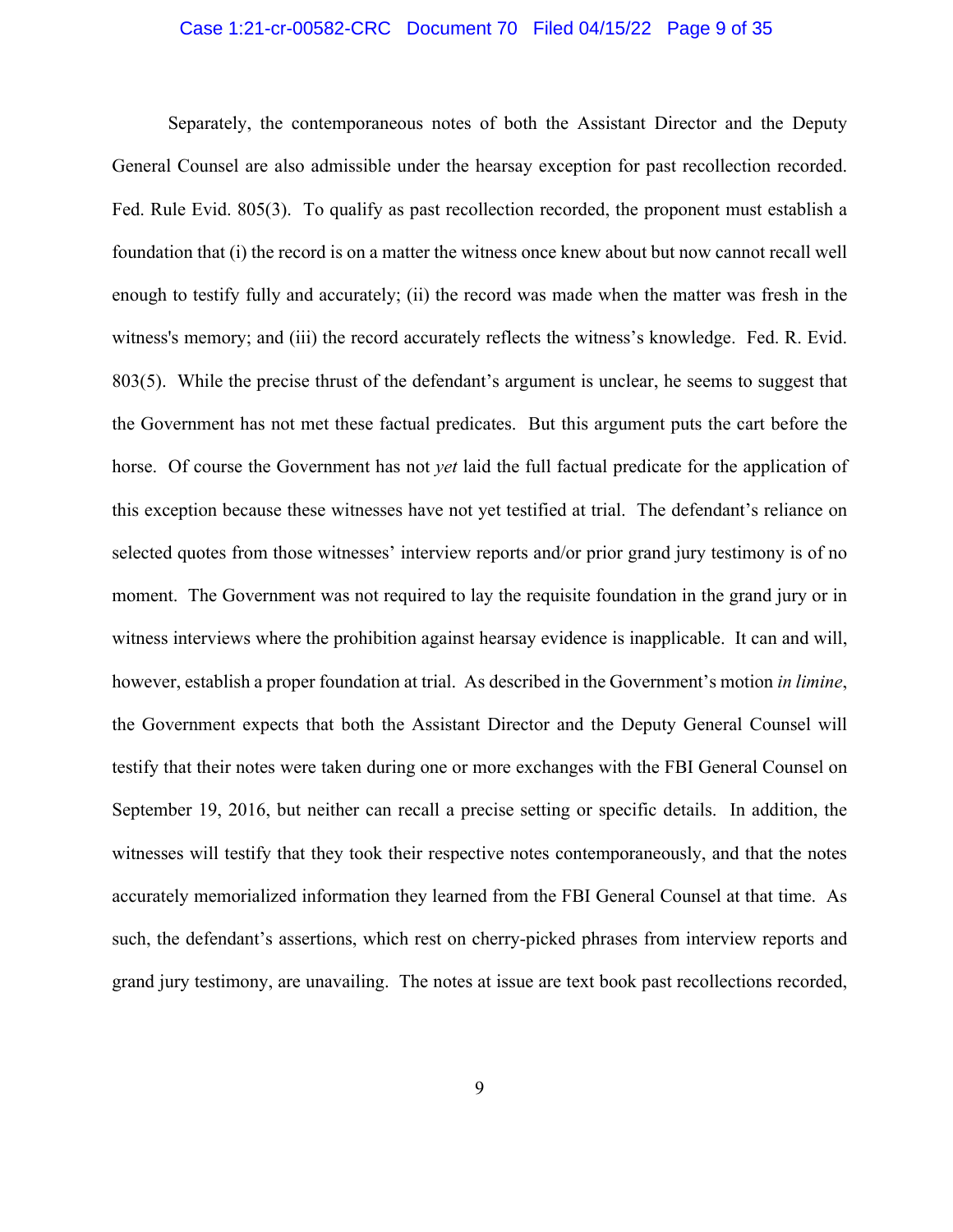and once the witnesses establish the proper foundation during their trial testimony, the notes may be read into evidence.

# **III. The Defendant's Motion Seeking an Order to Compel the Government to Immunize Tech Executive-1 Should be Denied**

The defendant next moves *in limine* to compel the government to grant Tech Executive-1 immunity as a witness or, if the Government is not willing to do so, to dismiss the case against the defendant. The defendant's arguments should be rejected. Indeed, to now arbitrarily force the Government to immunize Tech Executive-1 merely because the defense believes he would offer arguably helpful testimony to the defendant would run afoul of the law and inject the Court into matters plainly reserved to the Executive Branch.

#### **A. Applicable Law**

"Generally, a trial court has no authority, in the absence of a request by the government, to provide use immunity for a defense witness." *See United States v. Heldt*, 668 F.2d 1238, 1282-83 (D.C. Cir. 1981). Indeed, "the government is under no general obligation to grant use immunity to witnesses the defense designates as potentially helpful to its cause but who will invoke the Fifth Amendment if not immunized." *United States v. Ebbers*, 458 F.3d 110 (2d Cir. 2006) (citing *United States v. Turkish*, 623 F.2d 769, 774 (2d Cir. 1980).

Nevertheless, defense counsel asks the Court to present the Government with a drastic decision – either grant Tech Executive-1 immunity or dismiss the Indictment. The D.C. Circuit has suggested that such an approach should only be considered in "extraordinary circumstances" in cases of "prosecutorial misconduct." *United States v. Lugg*, 829 F.2d 101, 104 (D.C. Cir. 1989) (citing to *United States v. Pinto*, 850 F.2d 927, 935 (2d Cir. 1988); *United States v. Praetorius*, 622 F.2d 1054, 1064 (2d Cir. 1979).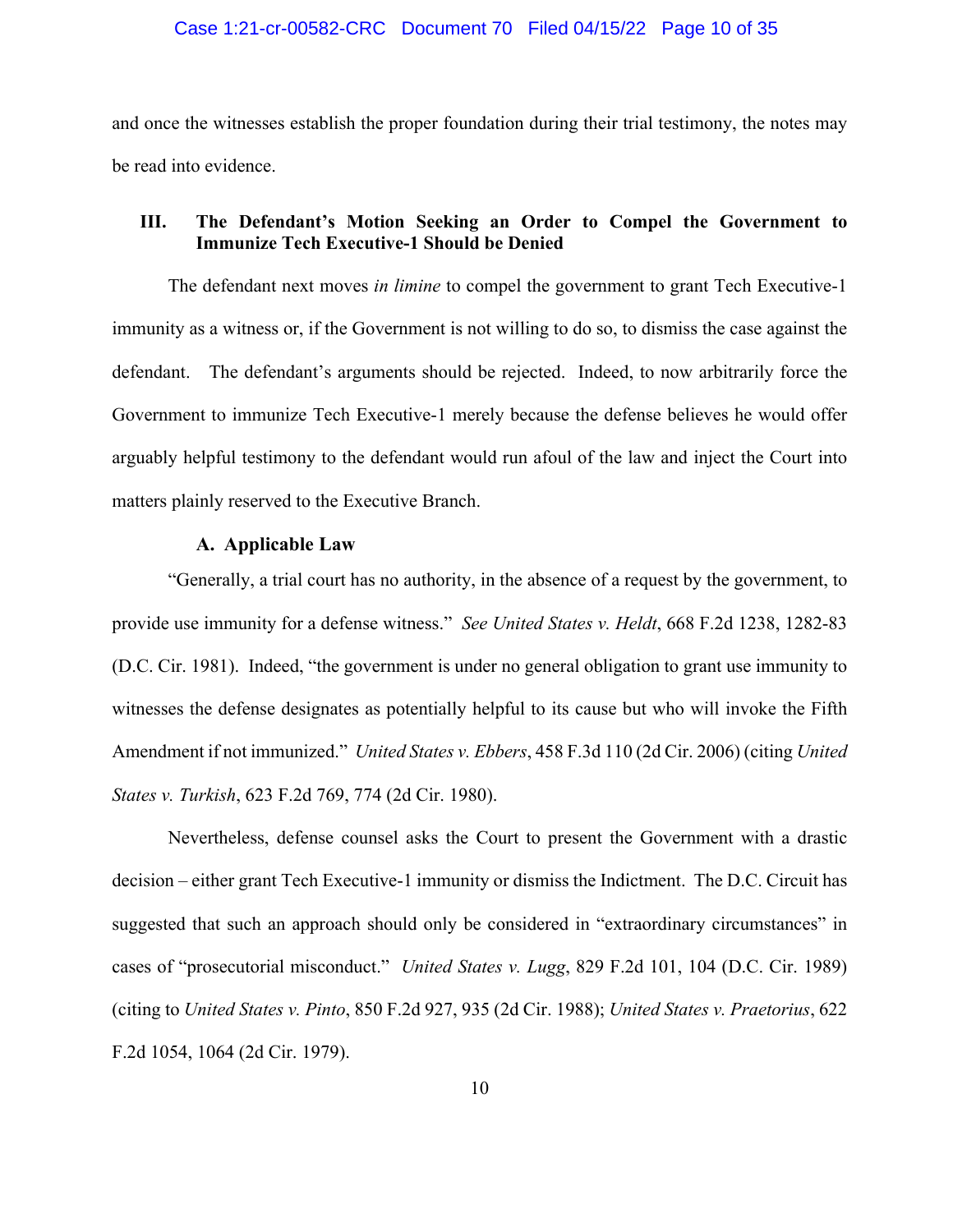#### Case 1:21-cr-00582-CRC Document 70 Filed 04/15/22 Page 11 of 35

 In *Ebbers*, the Second Circuit set forth a two-pronged test to determine the "extraordinary circumstances" when a court must require the government to grant a defense witness immunity. According to *Ebbers*, a court first must determine whether the government has "used immunity in a discriminatory way, has forced a potential witness to invoke the Fifth Amendment through overreaching, or has deliberately denied immunity for the purpose of withholding exculpatory evidence and gaining a tactical advantage through such manipulation." *Ebbers*, 458 F.3d at 119 (internal citation and quotations omitted). The *Ebbers* court provided potential examples of a "discriminatory" grant of immunity, which include "threats, harassment, or other forms of intimidation," or simply "a decision . . . to confer immunity on some witnesses and not on others." With respect to this latter example, however, the court opined that "it may also be the case that the immunity decision in question are so obviously based on legitimate law enforcement concerns . . . that it is clear that a court cannot intervene without substantially hampering the administration of justice." *Id.*

Second under *Ebbers*, the defendant must demonstrate that evidence provided by an immunized witness "will be material, *exculpatory* and not cumulative and is not obtainable from any other source." *Ebbers*, 458 F.3d at 119 (emphasis added). In that regard, "exculpatory evidence is material when it tends to show that the accused is not guilty." *Id.* (quoting *United States v. Gil,* 297 F.3d 93, 101 (2d Cir. 2002)).

Put plainly, "the Fifth Amendment does not require that defense witness immunity be ordered whenever it seems fair to grant it." *United States v. Bahadar*, 954 F.2d 821, 825 (2d Cir. 1992 (quotations and citations omitted). Absent some credible allegations of prosecutorial misconduct, it is solely in the government's purview to grant immunity to witnesses.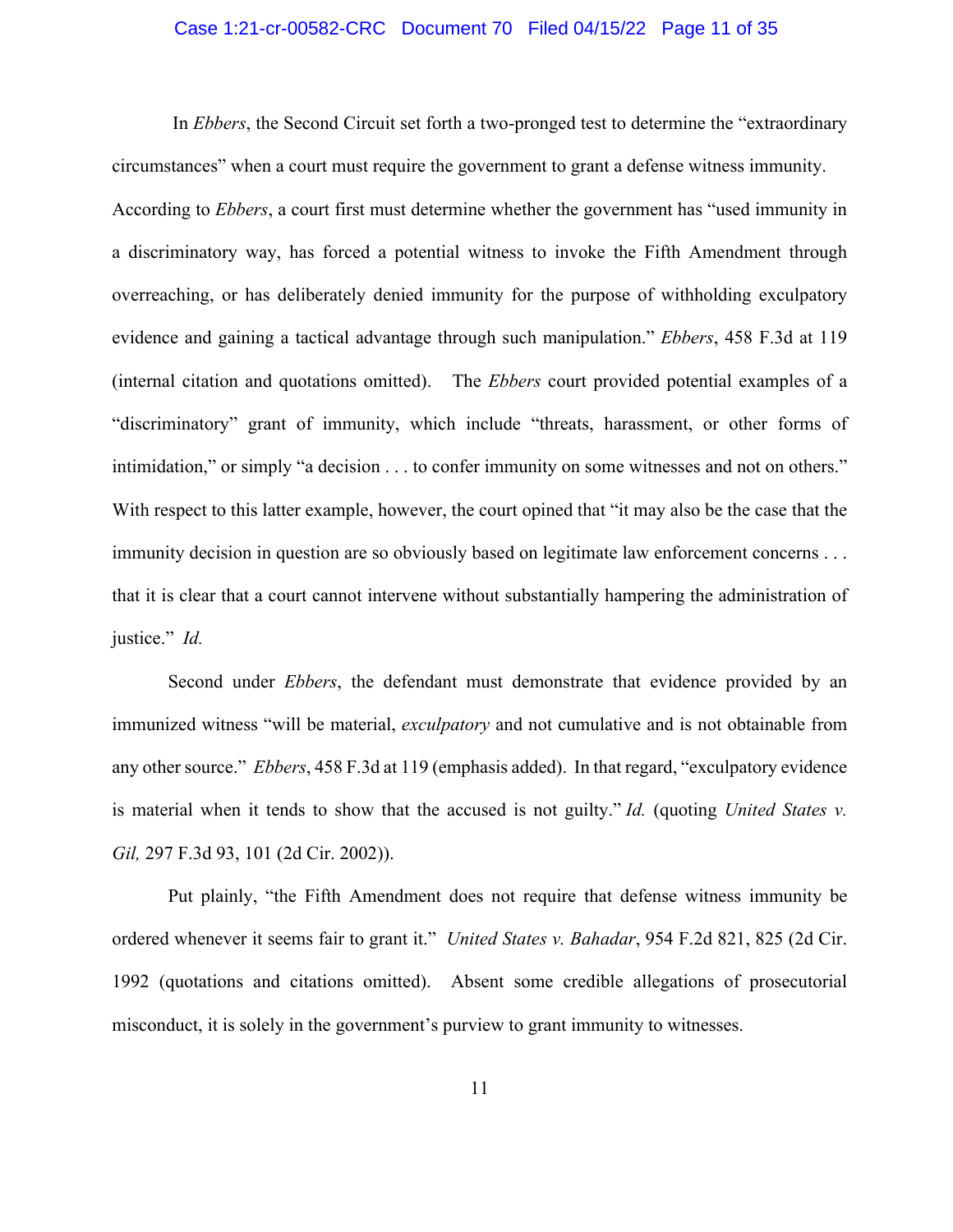### **B. Discussion**

The defendant's argument fails for several reasons. *First*, the Government has in no way threatened, bullied, harassed or otherwise committed misconduct in its dealings with Tech Executive-1. *Ebbers*, 458 F.3d at 119. Indeed, the Government has never spoken directly with Tech Executive-1. It has instead communicated with his lawyer principally via telephone and email over the past two years. The Government did so initially to determine if Tech Executive-1 would be willing to meet with the Government and share his knowledge of these matters—an offer which his counsel repeatedly rejected on the basis of Tech Executive-1's voluntary invocation of his Fifth Amendment right against self-incrimination.<sup>4</sup> Since its initial communications with Tech Executive-1's counsel, the Government also has repeatedly answered counsel's questions regarding Tech Executive-1's status in the investigation and has shared specific details regarding the nature of the investigation. Tech Executive-1 was a "subject" 5 of the investigation prior to the defendant's indictment; he remained a "subject" following the return of the indictment; and he still remains a "subject" one month short of trial. Thus, unlike in the cases cited by the defense, there can be no credible argument that the government improperly threatened Tech Executive-1 with prosecution, much less did so *after* learning that he might testify for the defense. Defense counsel has provided no examples of how the Government has "actively discouraged [Tech Executive-1] from testifying through threats of prosecution, intimidation, or coercive badgering." *Smith*, 997 F.2d at 680. Merely responding to counsel's inquiries about his client's status in the investigation cannot

<sup>&</sup>lt;sup>4</sup> In 2021, counsel on one occasion agreed to meet with the Government, purportedly to share certain information on behalf of his client, but abruptly canceled that meeting at the instruction of his client.

 $<sup>5</sup>$  "A 'subject' of an investigation is a person whose conduct is within the scope of the grand</sup> jury's investigation." Justice Manual 9-11.151.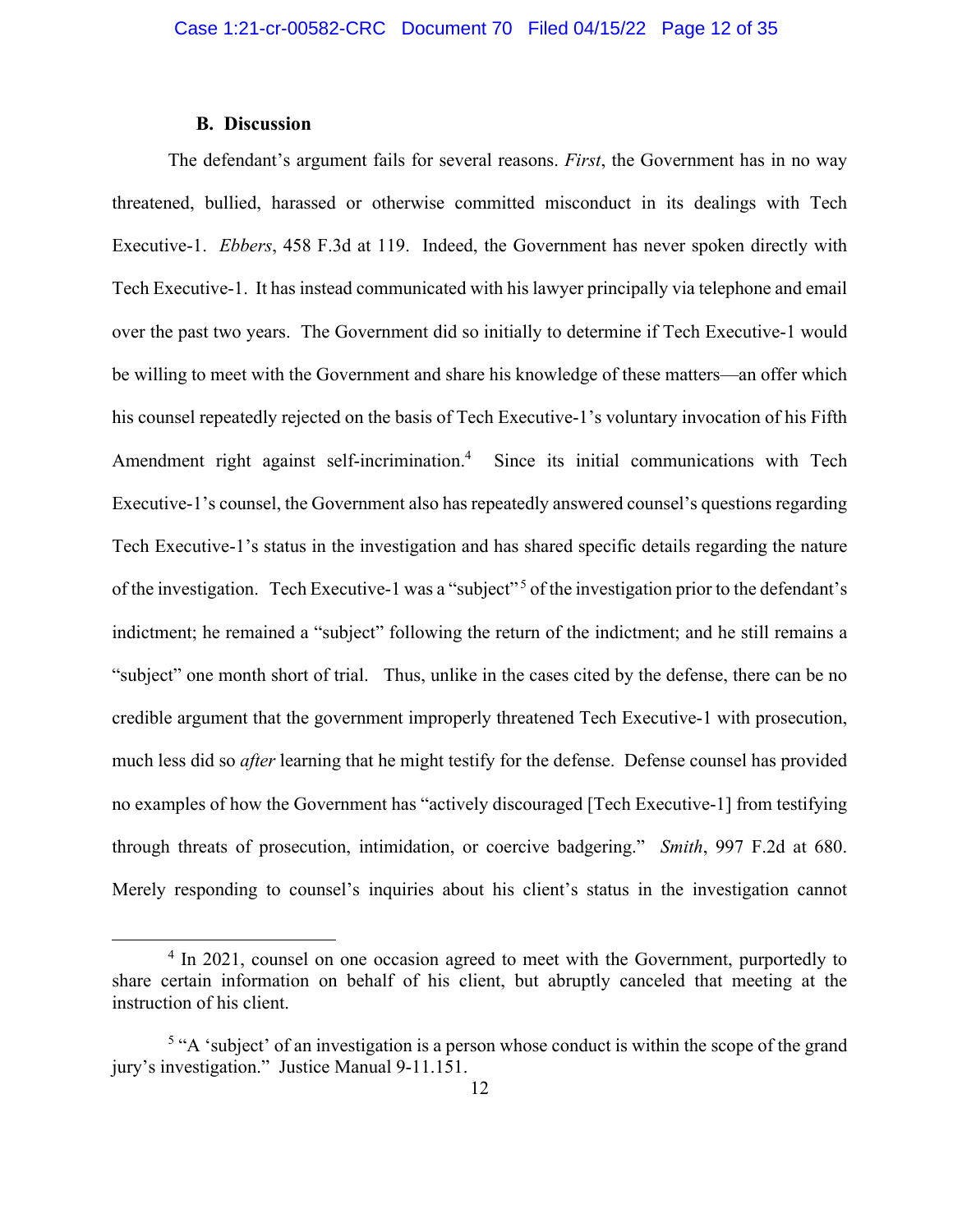#### Case 1:21-cr-00582-CRC Document 70 Filed 04/15/22 Page 13 of 35

reasonably be deemed "coercive." Indeed, case law in this and other districts confirms that the Government must actively and improperly threaten a witness in connection with their testimony to warrant a grant of immunity. Otherwise, no adequate basis exists. *See United States v. Davis*, 974 F.2d 182, 186 (D.C. Cir. 1992) ("[T]he Sixth Amendment is not implicated every time a prosecutor or trial court offers advice regarding the penalties of perjury"); *United States v. Smith*, 478 F.2d 976 (D.C. Cir. 1973) (prosecutors met with a potential defense witness *during trial* outside the presence of his counsel and threatened the witness with charges should he testify on behalf of the defendant); *United States v. Morrison*, 535 F.2d 223, 227 (3rd Cir. 1976) (finding prosecutorial misconduct where "the actions of the prosecutor in his repeated warnings [to prosecute a potential defense witness] culminated in a highly intimidating personal interview were completely unnecessary"). Nothing the defense has alleged, and certainly nothing the Government has done here with regard to Tech Executive-1, even remotely resembles the conduct of the prosecutors in those other cases.

*Second*, Defense counsel's further entreaties that there is "no meaningful likelihood that [Tech Executive-1] will be prosecuted" because more than five years have passed since the defendant's September 2016 meeting are based on naked and uninformed speculation. Indeed, defense counsel is not – and could not be – aware of all the evidence that the Government has collected and continues to collect, or of the possible violations of law it is investigating.

*Third*, the defendant has not alleged – nor could he – that the Government has exercised "immunity in a discriminatory way." *Ebbers*, 458 F.3d at 119. The only witness currently immunized by the government, Researcher-2, was conferred with that status on July 28, 2021 – over a month prior to the defendant's Indictment in this matter. And the Government immunized Researcher-2 because, among other reasons, at least five other witnesses who conducted work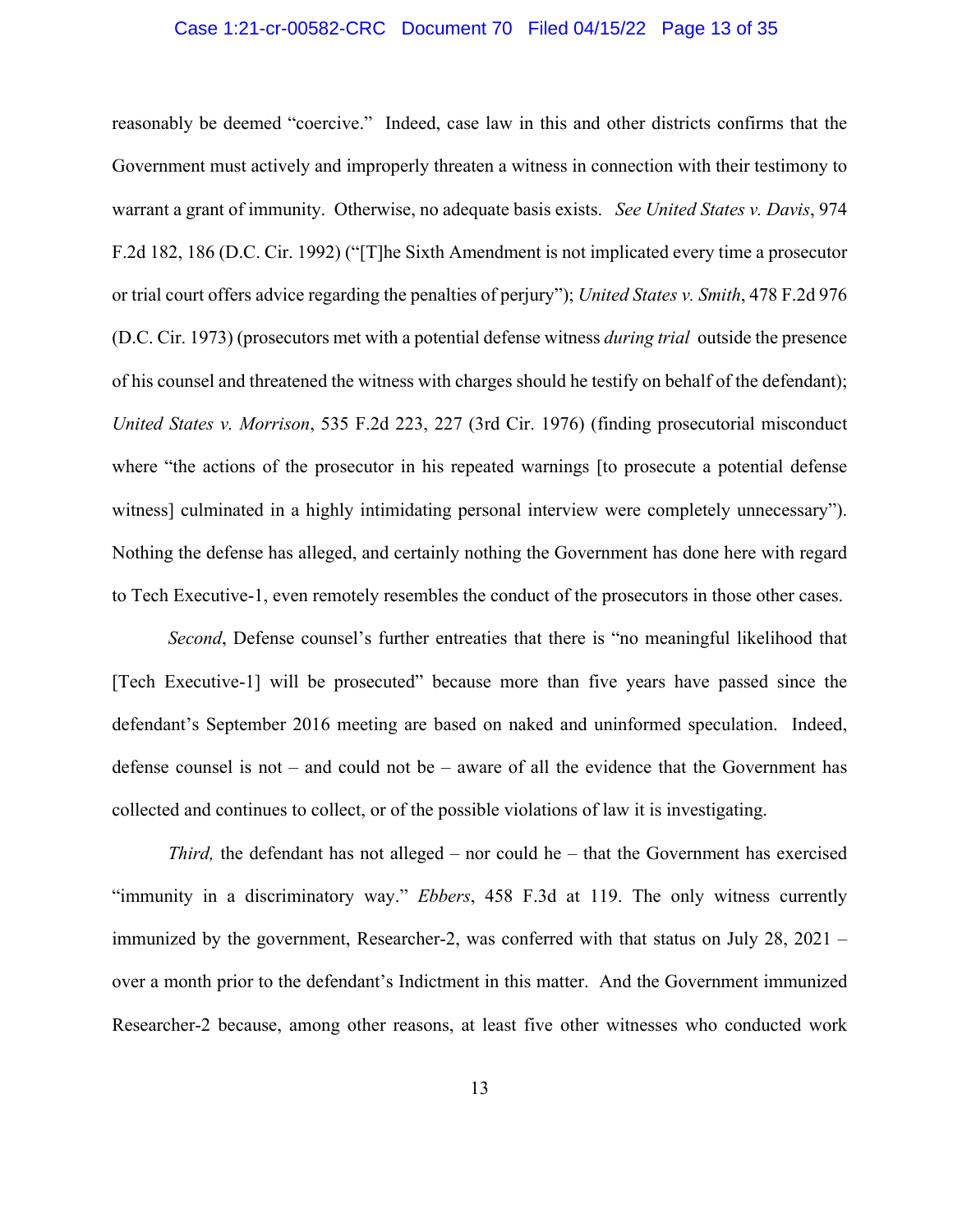#### Case 1:21-cr-00582-CRC Document 70 Filed 04/15/22 Page 14 of 35

relating to the Russian Bank-1 allegations invoked (or indicated their intent to invoke) their right against self-incrimination. The Government therefore pursued Researcher-2's immunity in order to uncover otherwise-unavailable facts underlying the opposition research project that Tech Executive-1 and others carried out in advance of the defendant's meeting with the FBI. To argue that the Government has engaged in a discriminatory use of immunity here by granting such a witness immunity but not another is absurd. Indeed, the Government's decision not to offer immunity to Tech Executive-1 was entirely reasonable and consistent with the Department of Justice's practices, given that Tech Executive-1 played a critical leadership role in assembling and submitting the allegations at issue, and therefore would likely carry greater criminal exposure and potential culpability in the event the Government's investigation were to reveal or confirm the commission of crimes other than the offense currently charged. (The Government also currently intends to seek immunity at trial for an individual who was employed at the U.S. Investigative Firm. But unlike Tech Executive-1, that individual is considered a "witness" and not a "subject" of the Government's investigation based on currently-known facts.)

Finally, the defendant fails to plausibly allege – nor could he – that the Government here has "deliberately denied immunity for the purpose of withholding exculpatory evidence and gaining a tactical advantage through such manipulation." *Ebbers*, 458 F. 3d at 119 (internal citation and quotations omitted). The defendant's motion proffers that Tech Executive-1 would offer exculpatory testimony regarding his attorney-client relationship with the defendant, including that Tech Executive-1 agreed that the defendant should convey the Russian Bank-1 allegations to help the government, not to "benefit" Tech Executive-1. But that testimony would  $-$  if true  $-$  arguably contradict and potentially incriminate the defendant based on his sworn testimony to Congress in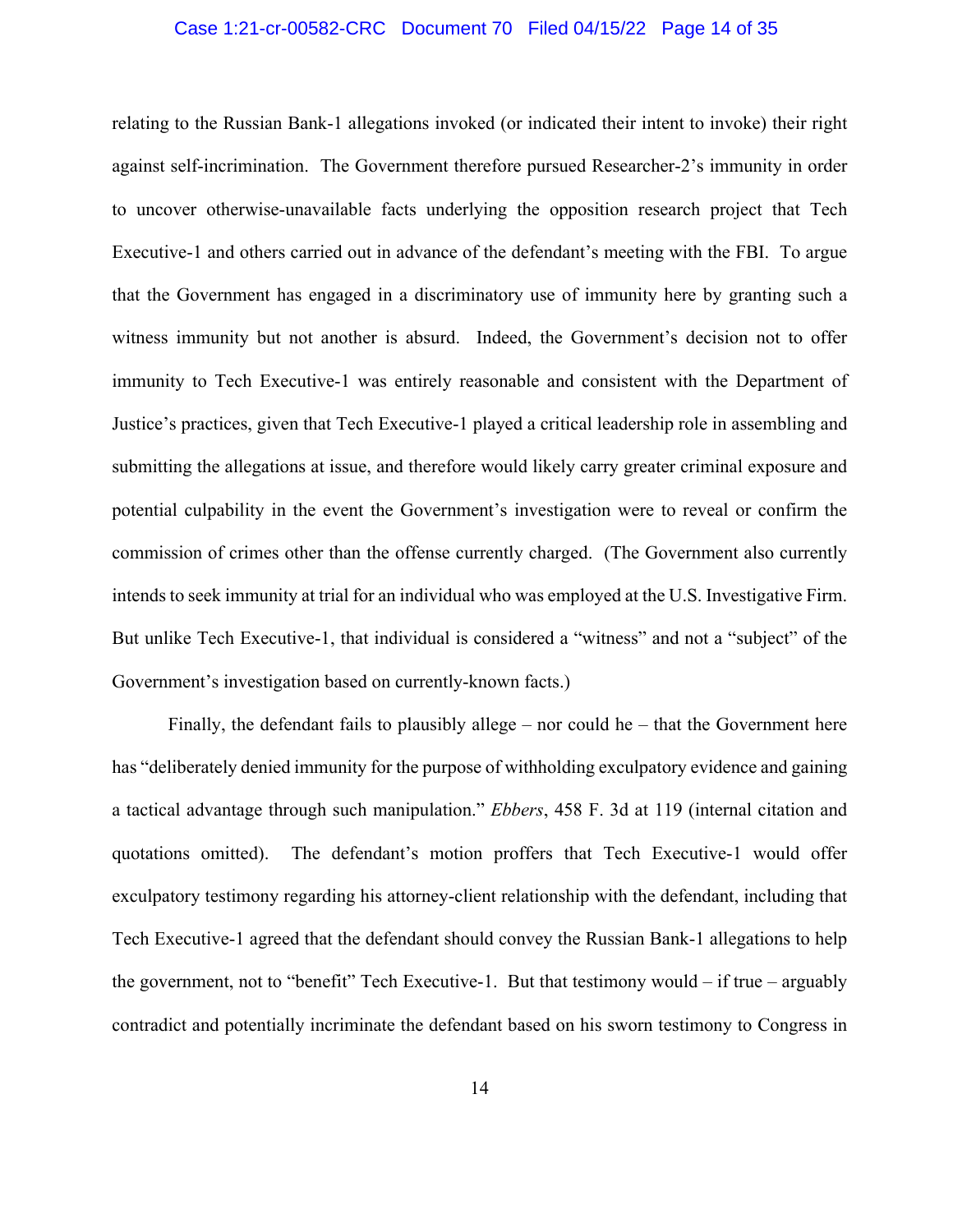#### Case 1:21-cr-00582-CRC Document 70 Filed 04/15/22 Page 15 of 35

December 2017, in which he expressly stated that he provided the allegations to the FBI *on behalf of an un-named client* (namely, Tech Executive-1). And in any event, even if the defendant and his client did not seek specifically to "benefit" Tech Executive-1 through his actions, that still would not render his statement to the FBI General Counsel true. Regardless of who benefited or might have benefited from the defendant's meeting, the fact still remains that the defendant conducted that meeting *on behalf* of (i) Tech Executive-1 (who assembled the allegations and requested that the defendant disseminate them) and (ii) the Clinton Campaign (which the defendant billed for some or all of his work). The proffered testimony is therefore not exculpatory, and certainly not sufficiently exculpatory to render the Government's decision not to seek immunity for Tech Executive-1 misconduct or an abuse.<sup>6</sup> The defendant therefore has not met his burden of demonstrating, among other things, that the evidence provided by an immunized witness would tend to show he is "not guilty." *Ebbers*, 458 F.3d at 119.

In sum, the Government has complied with its obligations under the law. Thus, "[w]hatever it takes to constitute a deprivation of a fair trial by the prosecution's failure to exercise its broad discretion on immunity grants, the present case does not present it." *Lugg*, 892 F.2d at 104. The Government respectfully submits that the Court should not grant the extraordinary relief sought by the defendant.

# **IV. The Defendant's Motion to Preclude Evidence Concerning the Gathering and Accuracy of DNS Data and Related Analysis Should be Denied**

 $6$  The defendant's further proffer that Tech Executive-1 would testify that (i) the defendant contacted Tech Executive-1 about sharing the name of a newspaper with the FBI General Counsel, (ii) Tech Executive-1 and his associates believed in good faith the Russian Bank-1 allegations, and (iii) Tech Executive-1 was not acting at the direction of the Clinton Campaign, are far from exculpatory. Indeed, even assuming that all of those things were true, the defendant still would have materially misled the FBI in stating that he was not acting on behalf of any client when, in fact, he was acting at Tech Executive-1's direction and billing the Clinton Campaign.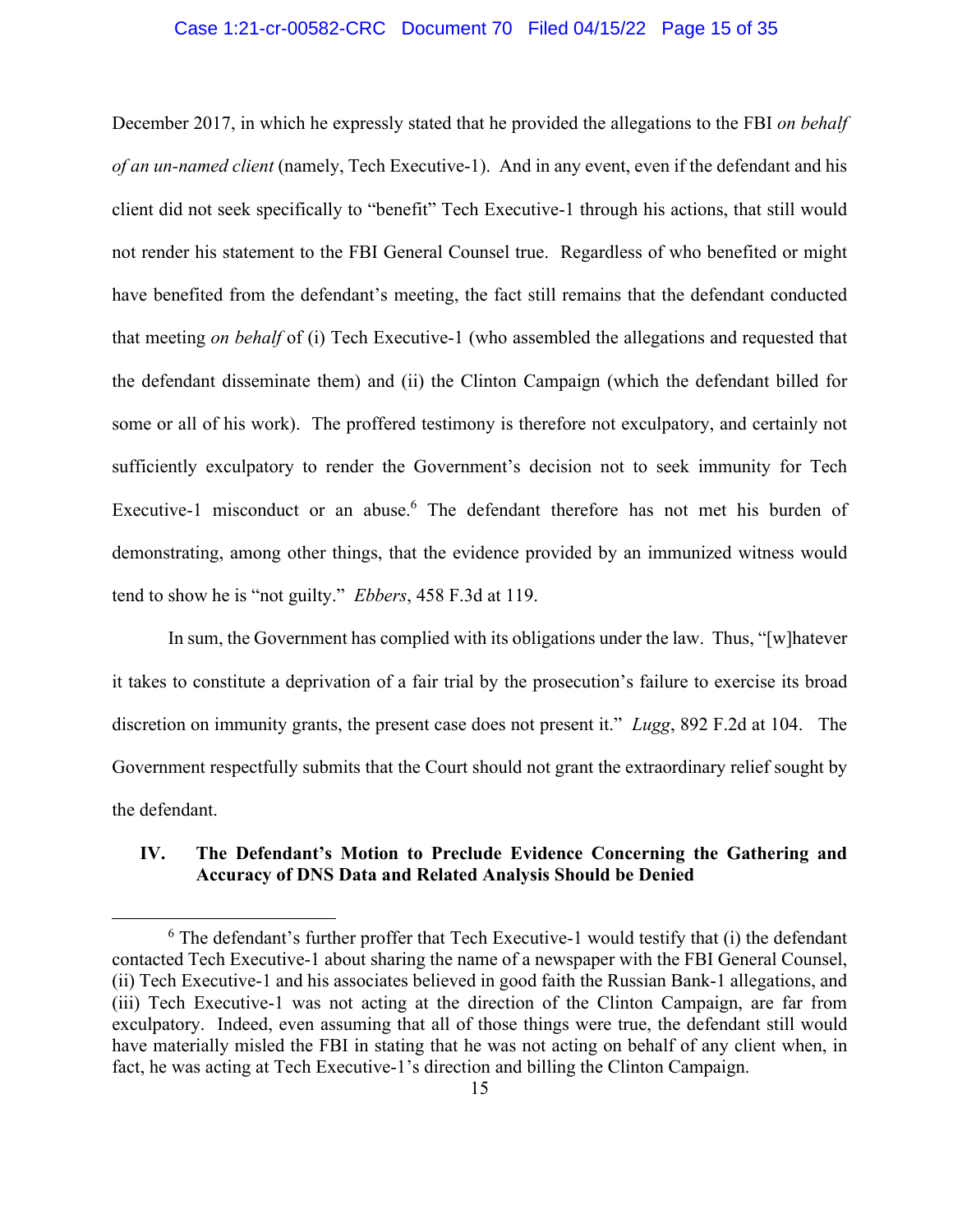### Case 1:21-cr-00582-CRC Document 70 Filed 04/15/22 Page 16 of 35

The defendant next moves to preclude evidence concerning (i) the gathering of DNS data by Tech Executive-1 and his associates, and (ii) the accuracy *vel non* of this data and of the conclusions and analysis based on such data. The defendant's arguments downplay or misstate relevant facts and fail to cite supporting law. Accordingly, the Court should deny the defendant's motion.

As to the gathering of DNS data by Tech Executive-1 and his associates, evidence reflecting such activities is a necessary factual backdrop to the charged conduct and therefore is plainly admissible. In particular, facts concerning when, why, and how Tech Executive-1 came to possess and/or convey the purported data and analysis are all relevant to the jury's understanding of the critical meeting that the defendant had with the FBI General Counsel on September 19, 2016. In particular, such facts will shed important light on the (i) background and substance of the Russian Bank-1 allegations that the defendant provided to the FBI; (ii) the nature of the defendant's work and relationships with his alleged clients; (iii) the authorship of the various white papers and other materials; (iv) the factual context for the defendant's alleged false statement; and (v) specific reasons why the defendant and/or his clients would have wanted to conceal the origins and provenance of this data and their work. Facts concerning the origins of such purported data and related allegations therefore constitute direct evidence of the charged offense because they are part of the story of the alleged crime and tend to prove the existence of the defendant's attorney-client relationships with both Tech Executive-1 and the Clinton Campaign.

These facts are also particularly relevant where, as here, the defendant is expected to claim that his alleged lie to the FBI was *immaterial*. In that context, such facts will permit the jury not only to evaluate the truth or falsity of the defendant's alleged statement, but also to consider what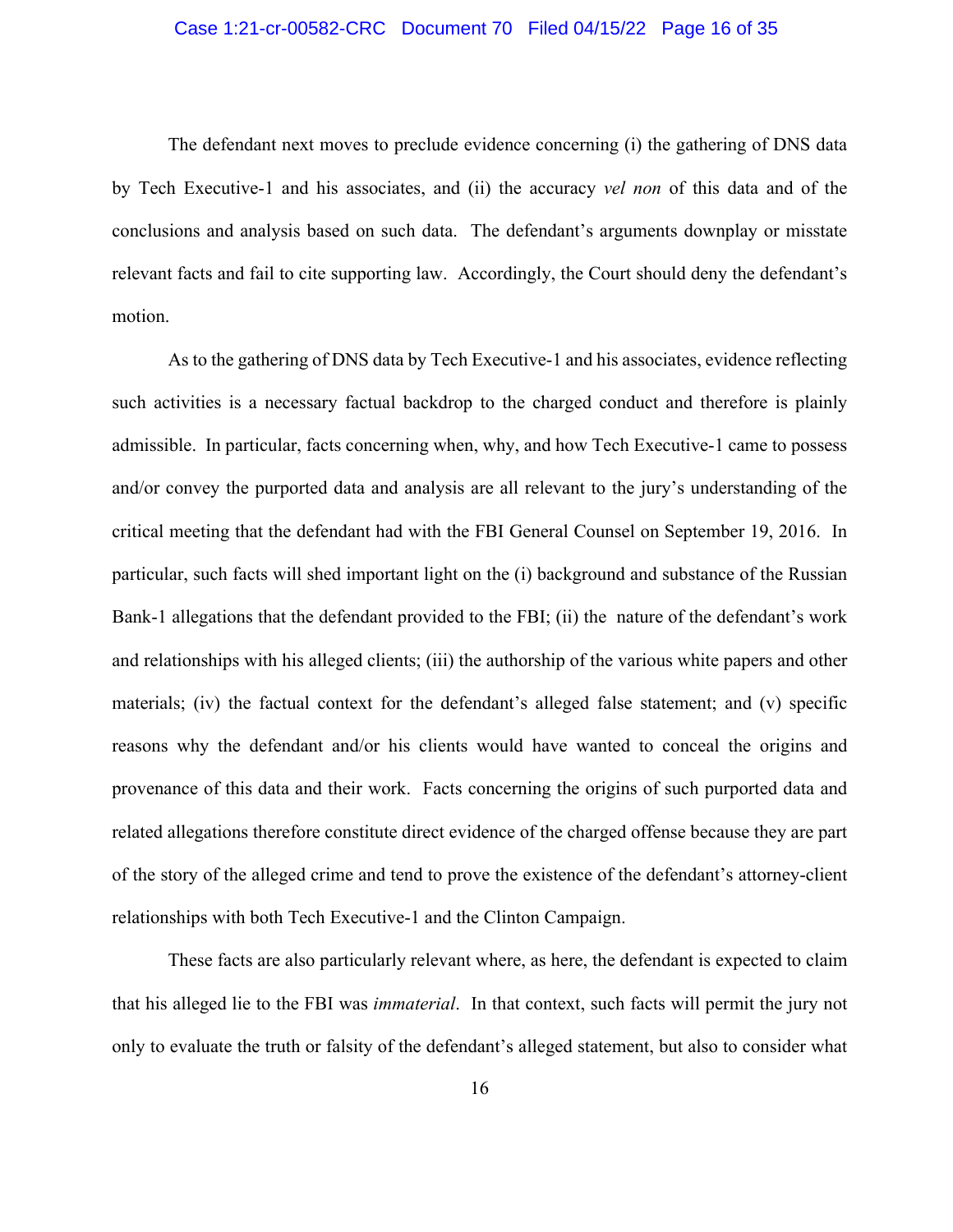# Case 1:21-cr-00582-CRC Document 70 Filed 04/15/22 Page 17 of 35

material information the defendant's alleged lie concealed and what alternative investigative steps or conclusions the FBI might have pursued had the defendant *not* lied to General Counsel in this manner. All of these facts are therefore not "extrinsic or extraneous but, rather are 'inextricably intertwined with the evidence regarding the charged offense, [and are] necessary to complete the story of the crime . . . .' *United States v. Badru*, 97 F.3d [1471,] 1474 (D.C. Cir. 1996) (citing *United States v. Weeks*, 716 F.2d 830, 832 (11th Cir. 1983)).'" *United States v. Eiland*, No. CRIM.04- 379(RCL), 2006 WL 516743, at \*4 (D.D.C. Mar. 2, 2006).

Nor does the defendant's attempt to distance himself factually from the origins of the purported data and allegations aid his argument. As an initial matter, the Government has already proffered to the Court and/or expects to offer at trial considerable evidence that the defendant – a former DOJ cyber lawyer who identified himself as an expert in privacy, cybersecurity, and technology law – was involved in and/or aware of the data's origins. For example:

• Days before his meeting with the FBI, the defendant emailed Researcher-2 – the author of one of the relevant white papers and one of the primary researchers who analyzed the Russian Bank-1 allegations – stating that they had a mutual friend, referring to Tech Executive-1.

 Also in mid-September 2016, Researcher-2 left a voicemail for the defendant at his office seeking to speak with him.

 $\bullet$  If called as a witness,<sup>7</sup> Researcher-2 would testify that soon thereafter, he spoke with the defendant and raised concerns about whether the data concerning Trump and Russian Bank-1 was being unlawfully collected and used.

 $<sup>7</sup>$  The Government has not yet made a final determination regarding which researchers it will call</sup> as witnesses at trial.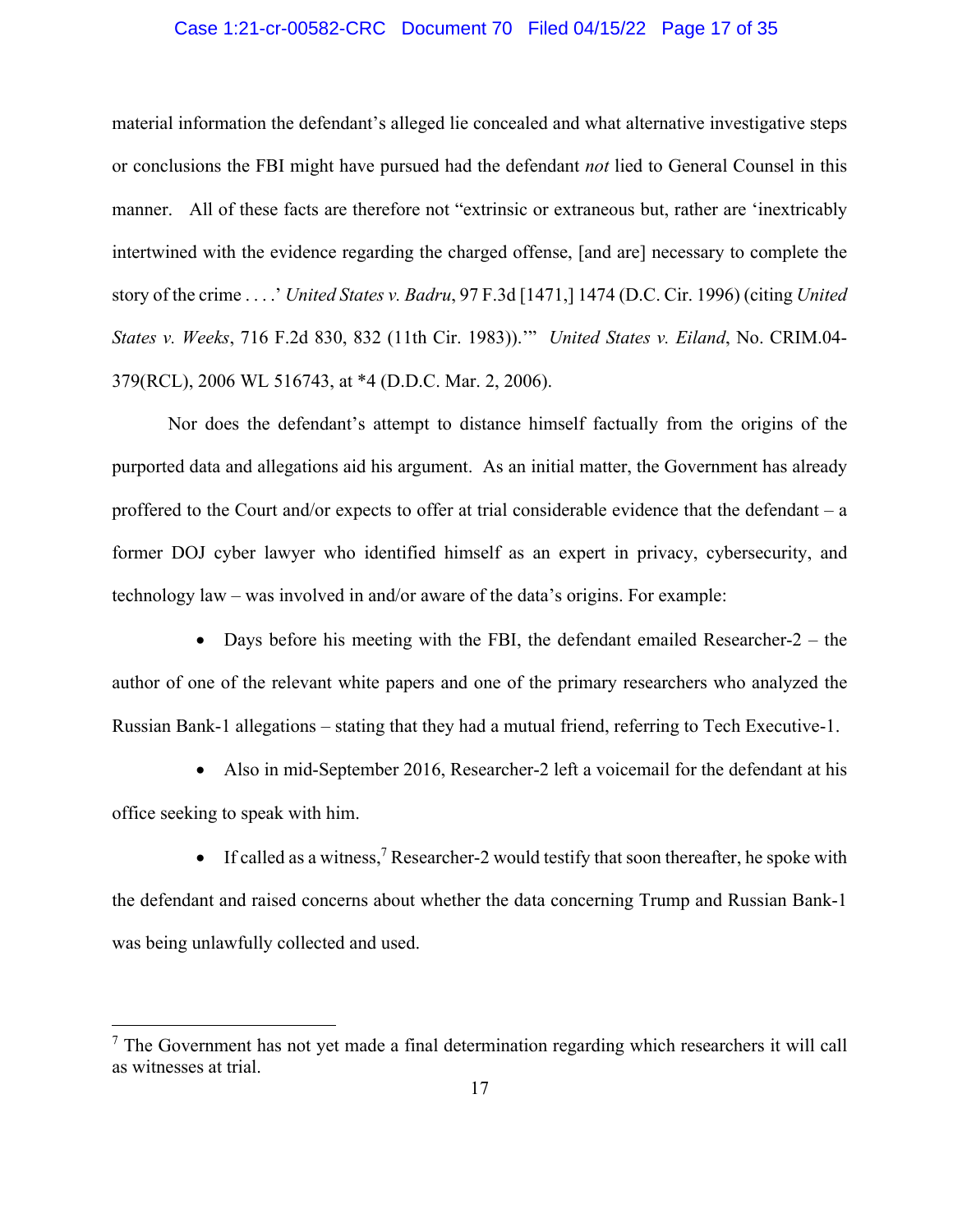### Case 1:21-cr-00582-CRC Document 70 Filed 04/15/22 Page 18 of 35

 Reflecting sufficient awareness of the data's origins to opine on the issue, the defendant assured Researcher-2 that the data had, in fact, been lawfully collected and used. Researcher-2 would testify, in particular, that the defendant stated that the data was collected under contracts for what is described as "passive DNS" collection, and that the use of the data complied with principles of "informed consent." Researcher-2 would further testify that he understood the defendant to be familiar with the "corporate sources" of the relevant data.

 Billing records demonstrate that in September 2016, the defendant billed the Clinton Campaign for "drafting" a "white paper," which, in context, referred to the Russian Bank-1 white paper—reflecting that the defendant had enough familiarity with the data and relevant subject matters to assist in crafting the relevant analysis.

 Testimony at trial will further establish that during his meeting with Agency-2, the defendant described the relevant Russian Bank-1 and Russian Phone Provider-1 data as "private collection," distinguishing it from Government-collected data.

 According to Agency-2 records and expected testimony at trial, the defendant also stated that the data he was providing was "DNS information [that] his contacts had gathered."

 The evidence at trial will also establish that the defendant carried with him to the FBI and Agency-2 two separate sets of thumb drives containing data files that were named, among other things, "log of DNS lookups for mail.trump\_email.com, 851.txt," "[Russian Phone Provider-1]-cpwest<sup>8</sup>," "[Russian Phone Provider-1]-eop.csv," "[Russian Phone Provider-1]-[Healthcare Provider-1].csv," and "[Russian Phone Provider-1]-trumporg.csv," all apparent references to the specific source and/or destination of purported DNS lookups.

<sup>&</sup>lt;sup>8</sup> "cpwest" apparently refers to Trump's Central Park West apartment building.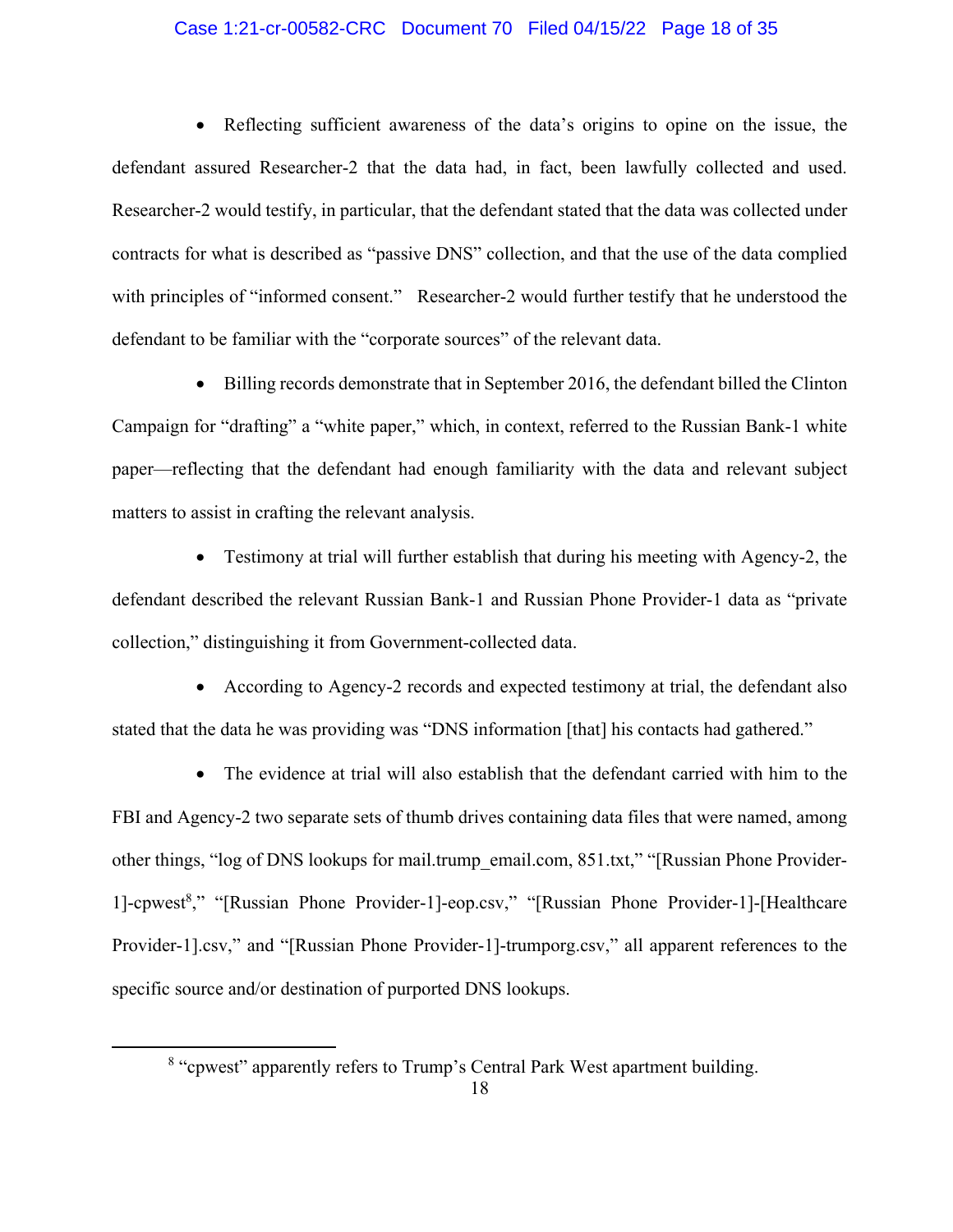#### Case 1:21-cr-00582-CRC Document 70 Filed 04/15/22 Page 19 of 35

The foregoing facts support the inference that the defendant was partially or fully aware of the origins and provenance of the relevant data, and that he participated meaningfully in the analysis of such data. To the extent such data was obtained in a manner that was illegal or unethical, a jury reasonably could infer that the defendant and his clients shared a potential motive to conceal material facts—particularly since the defendant assured one of the relevant researchers (Researcher-2) that the collection and use of the data was lawful.

But even assuming the defendant was *unaware* of the data's precise origins, facts concerning the opposition research project that Tech Executive-1 and his associates conducted, combined with the defendant's own billing of time on the Russian Bank-1 allegations to the Clinton Campaign, still supplied a highly plausible motive for the defendant to deny the involvement of his clients in these matters. Such facts are also probative for the additional reason that they reflect a shared "plan" between the defendant, Tech Executive-1, and/or the Clinton Campaign to collect and disseminate materials through the defendant, and evince "preparation" for the meeting at which the defendant made his alleged false statement. Fed R. Evid. 404(b). Accordingly, all of this evidence is admissible as direct evidence and, alternatively, as "other acts" evidence pursuant to Rule 404(b), regardless of whether it sheds light on arguably unethical and/or criminal conduct. *Eiland*, 2006 WL 516743, at \*4 ("As long as evidence of the uncharged criminal conduct is offered as direct evidence of a fact in issue, and not as circumstantial evidence of the character of the accused, it is admissible independent of its superficial similarity to that which would be considered evidence of 'other crimes' under Rule 404(b)." *United States v. Gray*, 292 F. Supp. 2d 71, 77-78 (D.D.C. 2003) (Lamberth, J.) (citing *Badru*, 97 F.3d at 1475 (citing 22 CHARLES A. WRIGHT &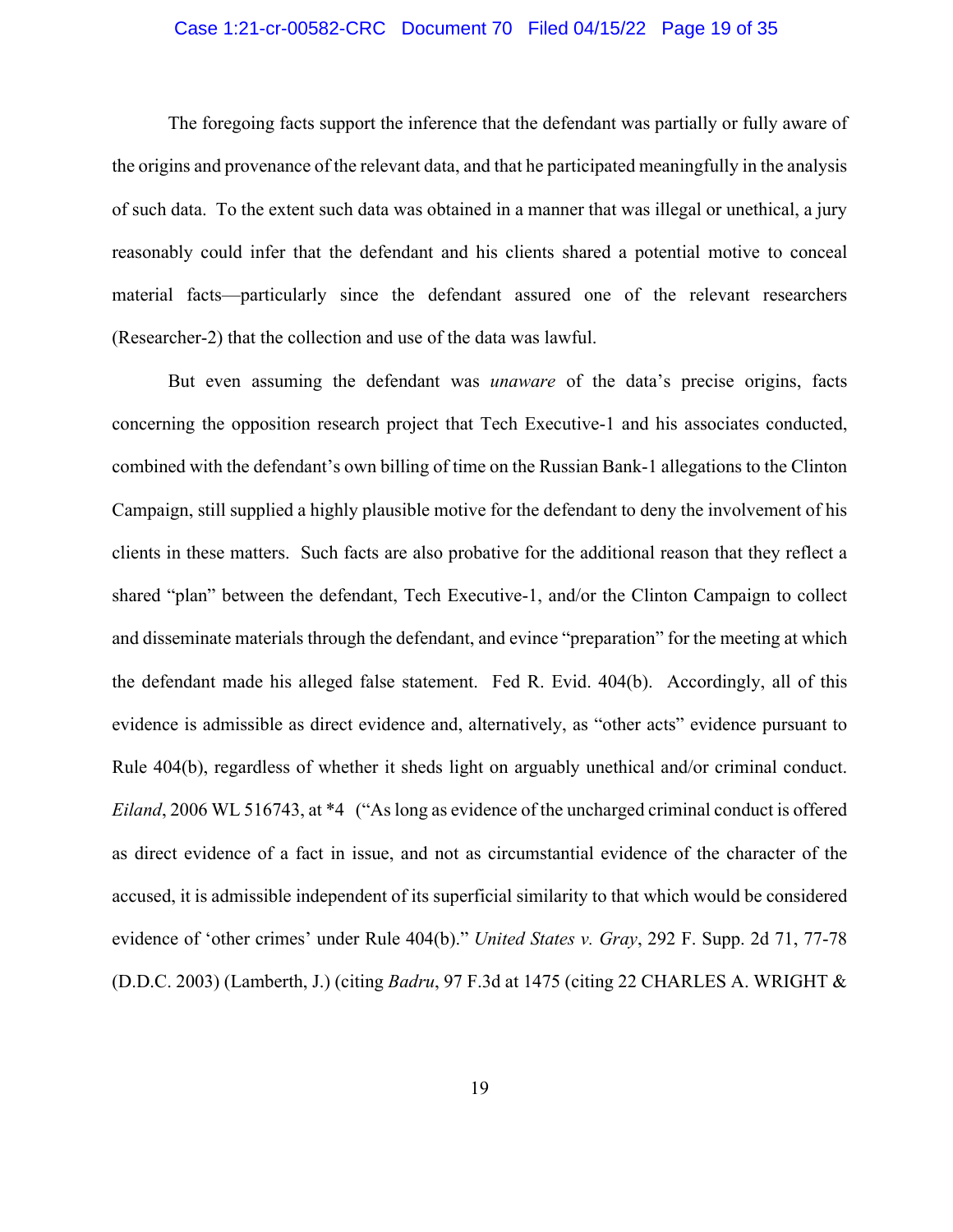KENNETH W. GRAHAM, JR., FEDERAL PRACTICE AND PROCEDURE § 5239 at 450  $(1978))$ .

The defendant's efforts to pre-emptively bar additional evidence concerning the accuracy of the data and allegations at issue also should be rejected. As the Government has made clear in its prior filings, its approach to these issues at trial will depend, in part, on the particular defenses and arguments that the defendant raises. If the defendant were to concede or decline to dispute the fact that no secret channel of communications *actually existed* between the mail1.trump-email.com server at issue and Russian Bank-1, then the Government would not seek to offer proof concerning the ultimate accuracy and reliability of the relevant data.

At a minimum, however, the Government does expect to adduce evidence at trial reflecting (i) the fact that the FBI and Agency-2 concluded that the Russian Bank-1 allegations were untrue and unsupported and (ii) the primary bases for these conclusions, including the particular investigative and analytical steps taken by these agencies. (For example, while the FBI did not reach an ultimate conclusion regarding the data's accuracy or whether it might have been in whole or in part genuine, spoofed, altered, or fabricated, Agency-2 concluded in early 2017 that the Russian Bank-1 data and Russian Phone Provider-1 data was not "technically plausible," did not "withstand technical scrutiny," "contained gaps," "conflicted with [itself]," and was "user created and not machine/tool generated." The Special Counsel's Office has *not* reached a definitive conclusion in this regard.)

 Separate and apart from whether the data was actually unreliable or provided a motive for the defendant to lie, evidence concerning the steps the FBI and Agency-2 took to investigate these matters is critical to establishing materiality because it will enable the jury to evaluate those steps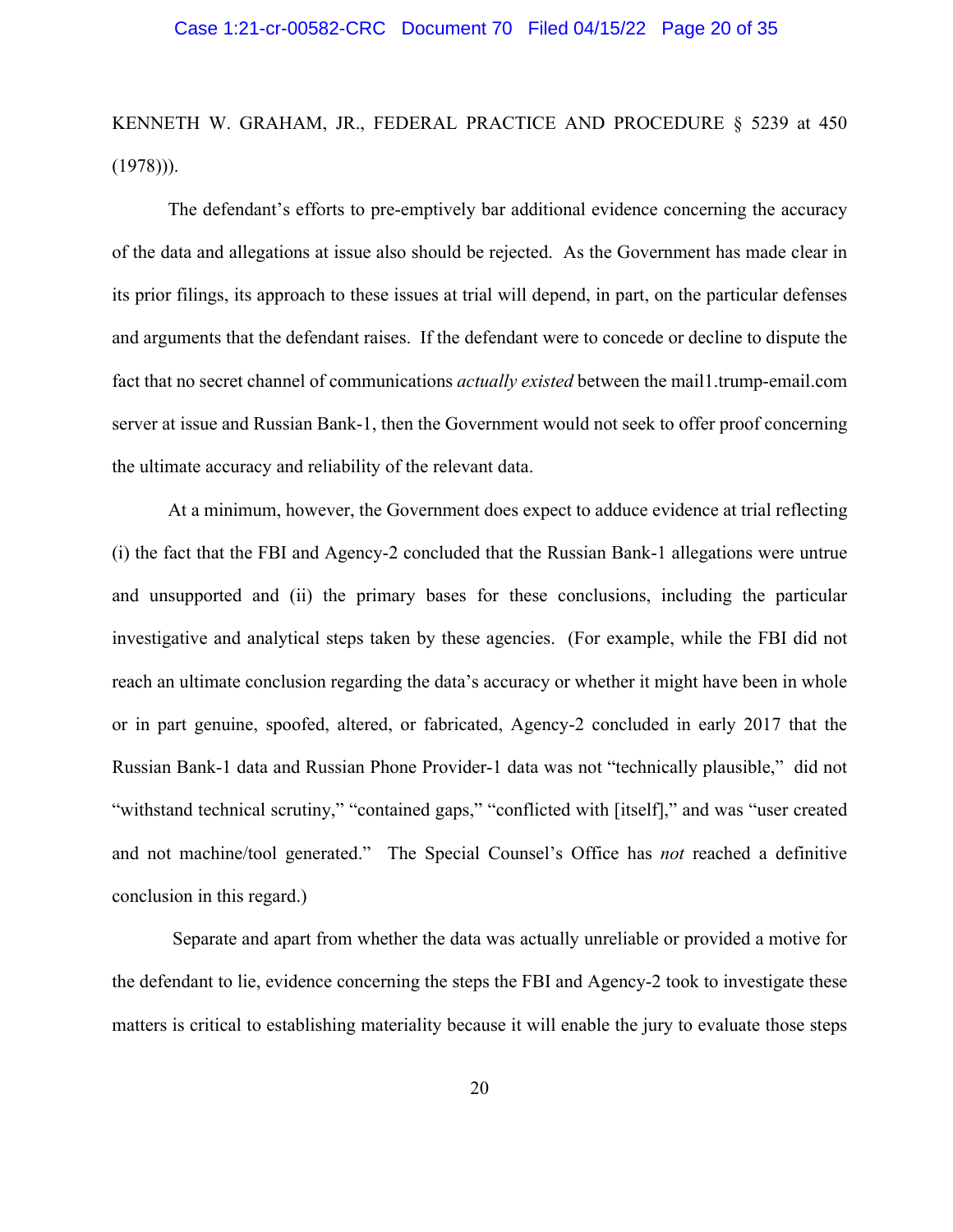#### Case 1:21-cr-00582-CRC Document 70 Filed 04/15/22 Page 21 of 35

which, in turn, will inform their conclusions about whether the defendant's alleged false statement was material and could tend to influence or impair government functions. In this regard, the Government also intends to call a witness from at least one of the companies responsible for using and maintaining the mail1.trump-email.com mass marketing server that was the subject of the Russian Bank-1 allegations. Such witness's testimony will be highly probative for two reasons: first, to establish and explain the steps that the FBI took in its investigation (including contacting and obtaining information directly from these companies), and second, to inform the jury's basic understanding of the mail1.trump-email.com email server that was the subject of the Russian Bank-1 allegations and the defendant's alleged false statement.

As the Government sets forth more fully in its separately-filed response to the defendant's motion concerning expert testimony, the Government also reserves the right to elicit testimony, including expert testimony on rebuttal or otherwise, concerning the ultimate accuracy and/or reliability of the data. For example, if called to testify on these matters, the Government's expert would explain his view that while he has not determined with certainty whether the data at issue was in whole or in part authentic, fabricated, spoofed, or cherry-picked, the purported data nevertheless does *not* support a number of specific conclusions set forth in the primary white paper that the defendant worked on with Tech Executive-1 and provided to the FBI. The expert would further testify that several statements in that white paper – including its main conclusion that the "only plausible" explanation for the referenced DNS lookups was a covert communications channel – are inaccurate and/or over-stated. And he would testify, for example, that a person who had basic technical familiarity with TOR (a vehicle for anonymized internet traffic) would know that the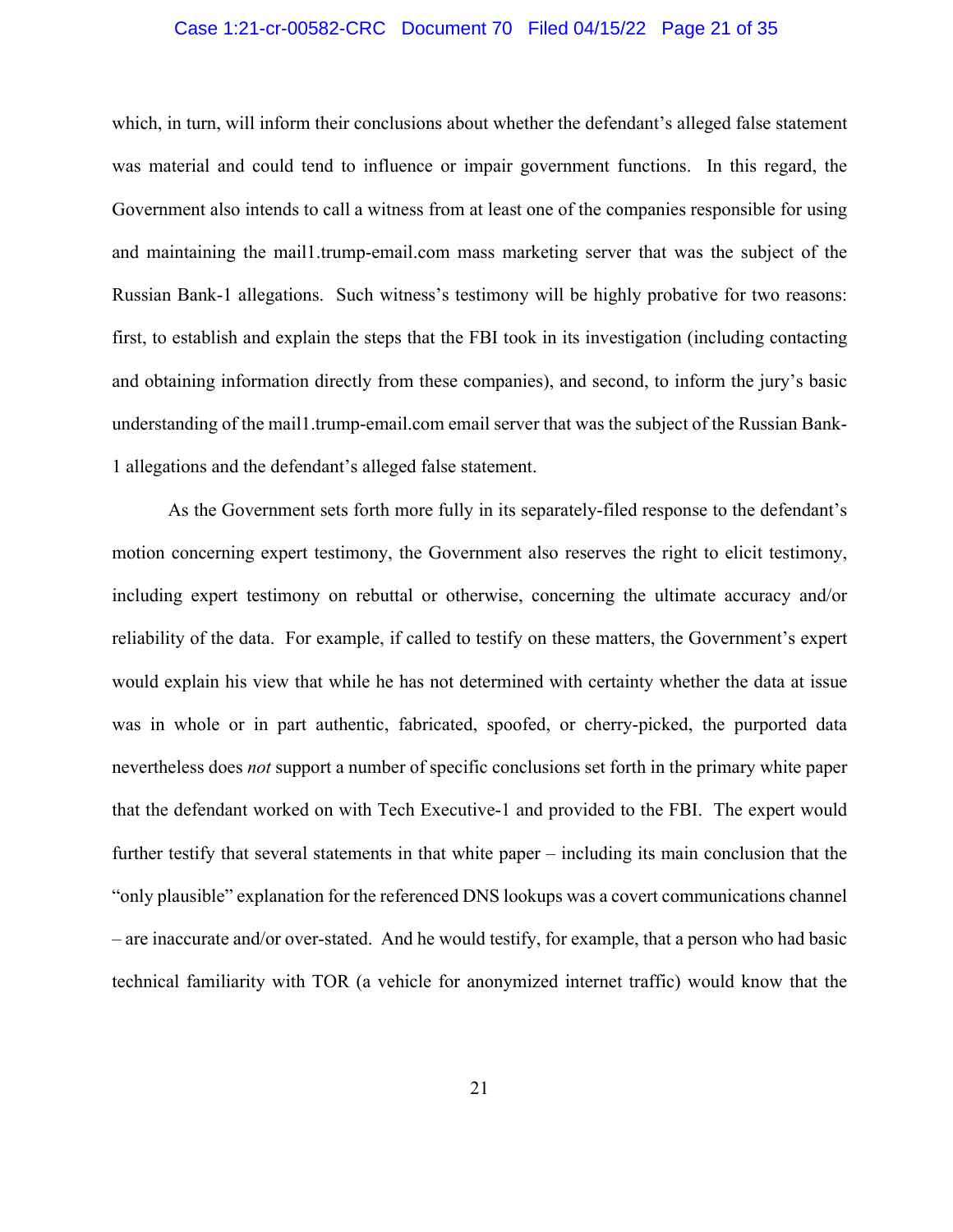#### Case 1:21-cr-00582-CRC Document 70 Filed 04/15/22 Page 22 of 35

paper's assertions regarding Russian Bank-1's purported exclusive use of a TOR exit node at Healthcare Company-1 were inaccurate and lacked support.

Such testimony might become highly relevant if, for example, the defendant seeks to persuade the jury that he *reasonably* relied in good faith on Tech Executive-1's analytical conclusions and therefore lacked a motive to conceal information about his clients. In that event, it would only be fair that the Government be permitted to rebut or challenge the purported reasonableness of the defendant's reliance. And regardless, such opinions by the Government's expert would also be relevant to explain why Tech Executive-1 and the defendant would have had a motive to instruct his counsel to conceal Tech Executive-1's involvement in these matters.

Such testimony concerning the data's accuracy and/or reliability might also prove relevant if the defendant seeks to persuade the jury that the mass marketing server at issue was, *in fact*, used to establish a secret channel of communications, despite the passage of time and the evidence to the contrary. Permitting the defense to advance such an argument unopposed would serve to sow confusion, advance conspiracy theories, and unfairly prejudice the jury's consideration of the defendant's false statement and its materiality.

In short, because the defendant's alleged false statement occurred in the context of highly technical allegations and information, it is only natural and proper that such technical concepts and analysis will be a part of the Government's presentation of the evidence. Because the relevance of any particular evidence or conclusion in this regard depends on the particular theories and arguments that the defense might advance, the Government respectfully submits it is appropriate for the Court to reserve decision on these matters until the Government and the Court have gained a fuller picture of the defense's trial strategy.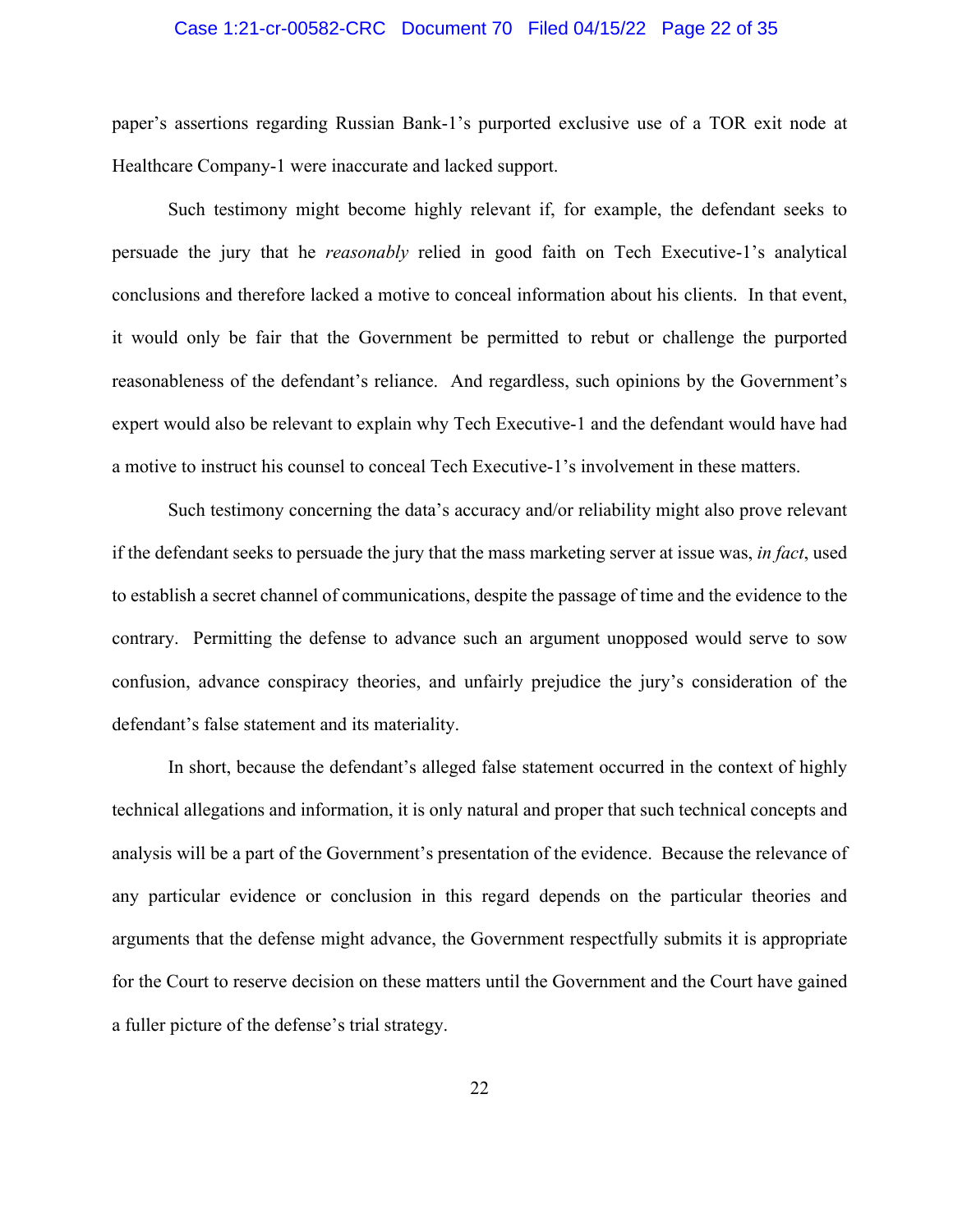# **V. The Defendant's Motion to Preclude Testimony Concerning U.K. Person-1 Should be Denied**

Next, the defendant moves to preclude evidence and argument regarding information that a United Kingdom based investigator ("U.K. Person-1") provided to the FBI. As detailed below, this information is highly probative because it provides evidence regarding the attorney-client relationships surrounding the Russian Bank-1 allegations.

As set forth in the Government's prior filings, in or about June 2016, the U.S. Investigative Firm retained U.K. Person-1 on behalf of both Law Firm-1 and the Clinton Campaign. *See* Dkt. No. 64 at 9-10, 15-16. U.K. Person-1 then compiled information and reports that became a "dossier" which contained allegations of purported coordination between Trump and the Russian government. In the summer of 2016, the defendant met with U.K. Person-1 at Law Firm-1's offices, during which the defendant told U.K. Person-1 about the Russian Bank-1 allegations. After the meeting, personnel from the U.S. Investigative Firm tasked U.K. Person-1 to research and produce intelligence reports about Russian Bank-1, which he did.<sup>9</sup> *Id.* 

According to U.S. government records and public information, U.K. Person-1's dossier included a report about Russian Bank-1's relationship with Vladimir Putin. The relevant report, dated September 14, 2016 – just five days before the defendant's meeting with the FBI – was titled "Russia/US Presidential Election: Kremlin-[Russian Bank-1] Group Cooperation." Separately, in October 2016, U.K. Person-1 also provided Tech Executive-1's allegations regarding a purportedly

<sup>&</sup>lt;sup>9</sup> As noted in the Government's prior filing, U.K. Person-1 testified to these facts in a foreign legal proceeding. Regardless of whether the substance of that foreign testimony is offered or admissible at trial, the Government proffers such information here in order to demonstrate the relevance to the charged conduct of certain evidence concerning U.K. Person-1.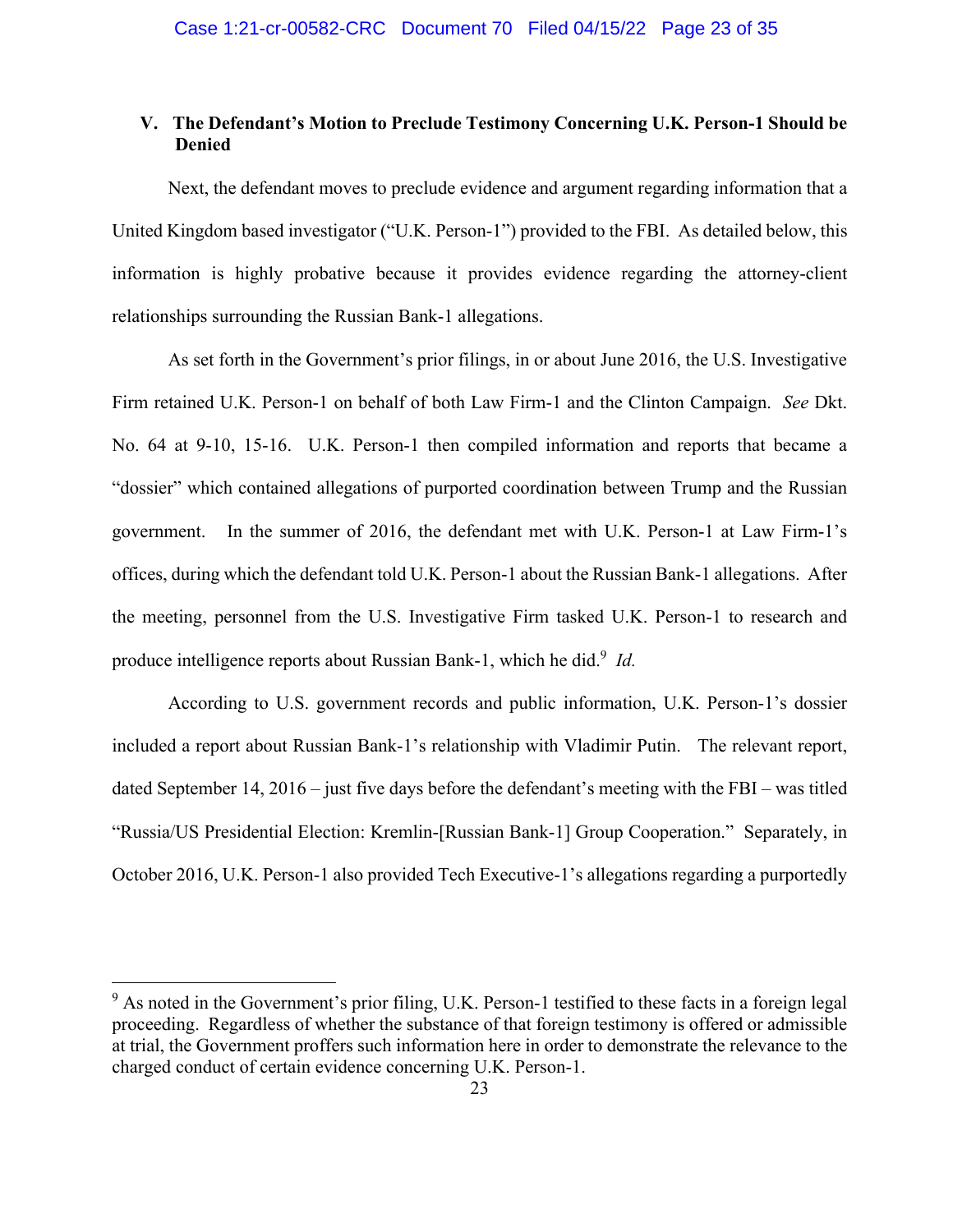#### Case 1:21-cr-00582-CRC Document 70 Filed 04/15/22 Page 24 of 35

secret server between Russian Bank-1 and the Trump Organization to a U.S. State Department official at a meeting in Washington, D.C.

All of this evidence is highly probative, insofar as it establishes that the defendant (i) represented and worked for the Clinton Campaign in connection with its broader opposition research efforts, (ii) took steps to integrate the Russian Bank-1 allegations into those opposition research efforts, (iii) coordinated with U.K. Person-1, the U.S. Investigative Firm, and Tech Executive-1 in connection with the Russian Bank-1 allegations, and (iv) carried out his September 19, 2016 meeting with the FBI in order to, among other things, further the interests of the Clinton Campaign with assistance from the U.S. Investigative Firm.

Importantly, the Government does not seek to introduce the entirety of the U.K. Person-1 dossier into evidence but, rather, seeks to offer only the one report described above that discusses Russian Bank-1's alleged ties to Putin. Contrary to the defendant's assertion, the Government is *not* interested in creating a "circus full of sideshows" or engaging in "mini-trials" concerning U.K. Person-1 and his reporting. Rather, the Government seeks only to introduce limited information pertaining to U.K. Person-1, as it is highly probative of the central issue in dispute in this case, *i.e.*, whether the defendant was acting on behalf of the Clinton Campaign when he assembled and conveyed the Russian Bank-1 allegations.

And finally, U.K Person-1's information is interwoven with the Government's proof because the former FBI Assistant Director's notes referenced above contain *on the same page as the Russian Bank-1 allegations* (and on the following page) additional notes reflecting that FBI Headquarters received parts of the U.K. Person-1 dossier from an overseas FBI agent *on the very same date* as the defendant's meeting with the FBI General Counsel. Those notes state, among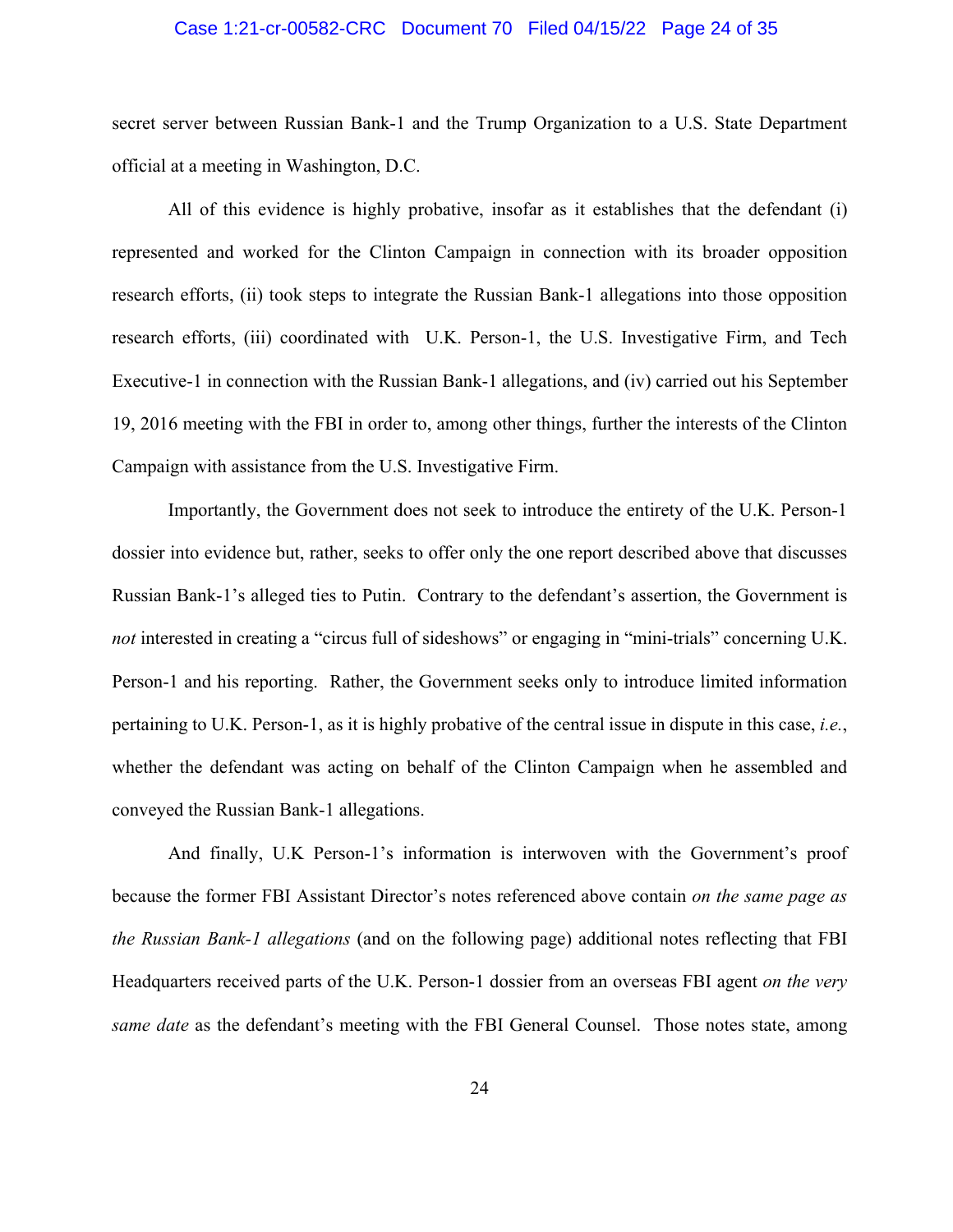#### Case 1:21-cr-00582-CRC Document 70 Filed 04/15/22 Page 25 of 35

other things, that the dossier's author was hired by the U.S. Investigative Firm to "dig up dirt on Trump" for an un-named U.S. client. The fact that FBI Headquarters received on the same date both sets of information involving the same political campaign (the Clinton Campaign), the same law firm (Law Firm-1), and the same investigative firm (the U.S. Investigative Firm) makes U.K. Person-1's involvement in these matters relevant. It is also strong evidence concerning the materiality of the defendant's alleged false statement that he was not acting for any client.

Moreover, this evidence satisfies the balancing test of Rule 403. Any prejudicial effect deriving from the controversial nature of the U.K. Person-1 dossier is greatly outweighed by the probative value of this evidence on what will be a core factual issue—*i.e.,* the defendant's ties to, and attorney-client relationship with, the Clinton Campaign. Indeed, the subject matters addressed in the relevant U.K. Person-1 report, and in testimony concerning U.K. Person-1's role in these events, are no more politically charged or prejudicial than other, plainly admissible evidence regarding allegations of a secret server between Russian Bank-1 and the Trump Organization. *See United States v. Day*, 591 F.2d 861, 878 (D.C. Cir. 1978) ("[I]t is a sound rule that the balance should generally be struck in favor of admission when the evidence indicates a close relationship to the offense charged.") (citing McCormick on Evidence (2d ed. 1972) p. 453 n. 55). If necessary, the Court certainly could fashion an appropriate limiting instruction to guard against any risk of unfair prejudice. *See United States v. McCarson*, 527 F.3d 170, 174 (D.C. Cir. 2008) ("where as here, there is no compelling or unique evidence of prejudice, we deem such limiting instruction sufficient to protect a defendant's interest in being free from undue prejudice") (internal quotation marks and citation omitted); *see also United States v. Bell*, 795 F.3d 88, 100 (D.C. Cir. 2015); *United States v. Gartmon*, 146 F.3d 1015, 1023 (D.C. Cir. 1998).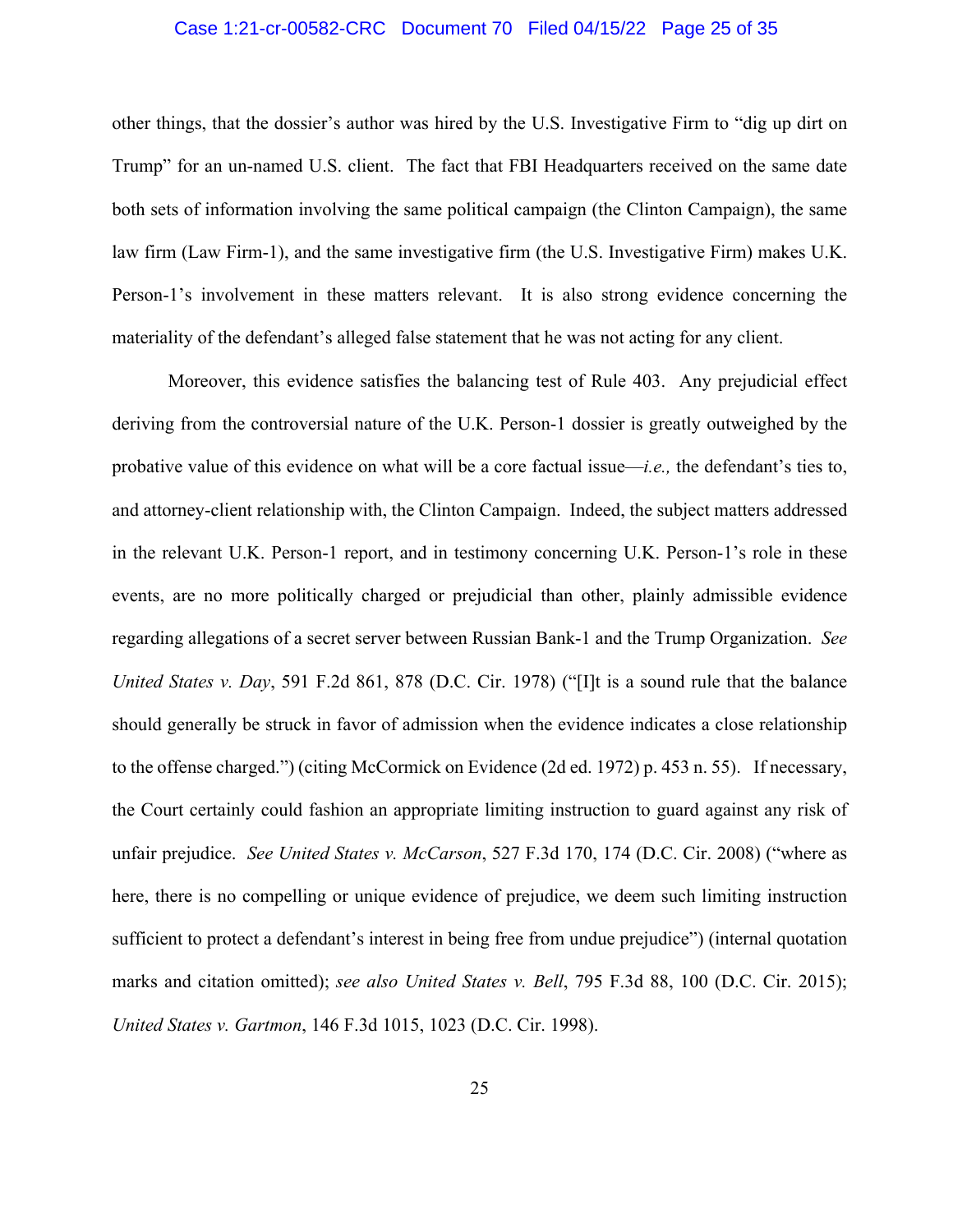#### **VI. The Defendant's Objections to the Government's Rule 404(b) Notices are Meritless**

Finally, the defendant lodges various objections to the admission of certain evidence that the Government noticed pursuant to Rule 404(b). Each of these objections is meritless and the Court should therefore admit the noticed categories of evidence at trial.

#### **A. The Government's 404(b) Notice was Timely**

As an initial matter, the defendant's argument that the Government's March 23, 2022 supplemental Rule 404(b) notice was untimely and prejudicial is baseless. The Government timely filed its initial Rule 404(b) notice on March 18, 2022. Less than a week later, and partially in response to comments that defense counsel made on a conference calls with the Special Counsel's Office, the Government filed a supplemental notice which contained two additional categories of evidence that the government intends to introduce at trial but did not initially conceive as Rule 404(b) evidence—namely, the "origins of the purported data at issue" and "evidence concerning the strength and reliability of the relevant data and allegations." The supplemental notice expressly stated that the Government believes "the below evidence falls squarely within the definition of *direct* evidence of the charged offense." (emphasis added). It continued to explain, however, that "our recent discussions, including the conference call we held last Friday, have raised the prospect that you may hold a different view. We therefore are providing herein notice pursuant to Rule 404(b) for [] additional categories of evidence [] *in an abundance of caution and to aid your preparation for trial*." (emphasis added).

In a further abundance of caution, and also to aid the defense, the Government provided in that same letter further (and rather detailed) explanations supporting the admission of the other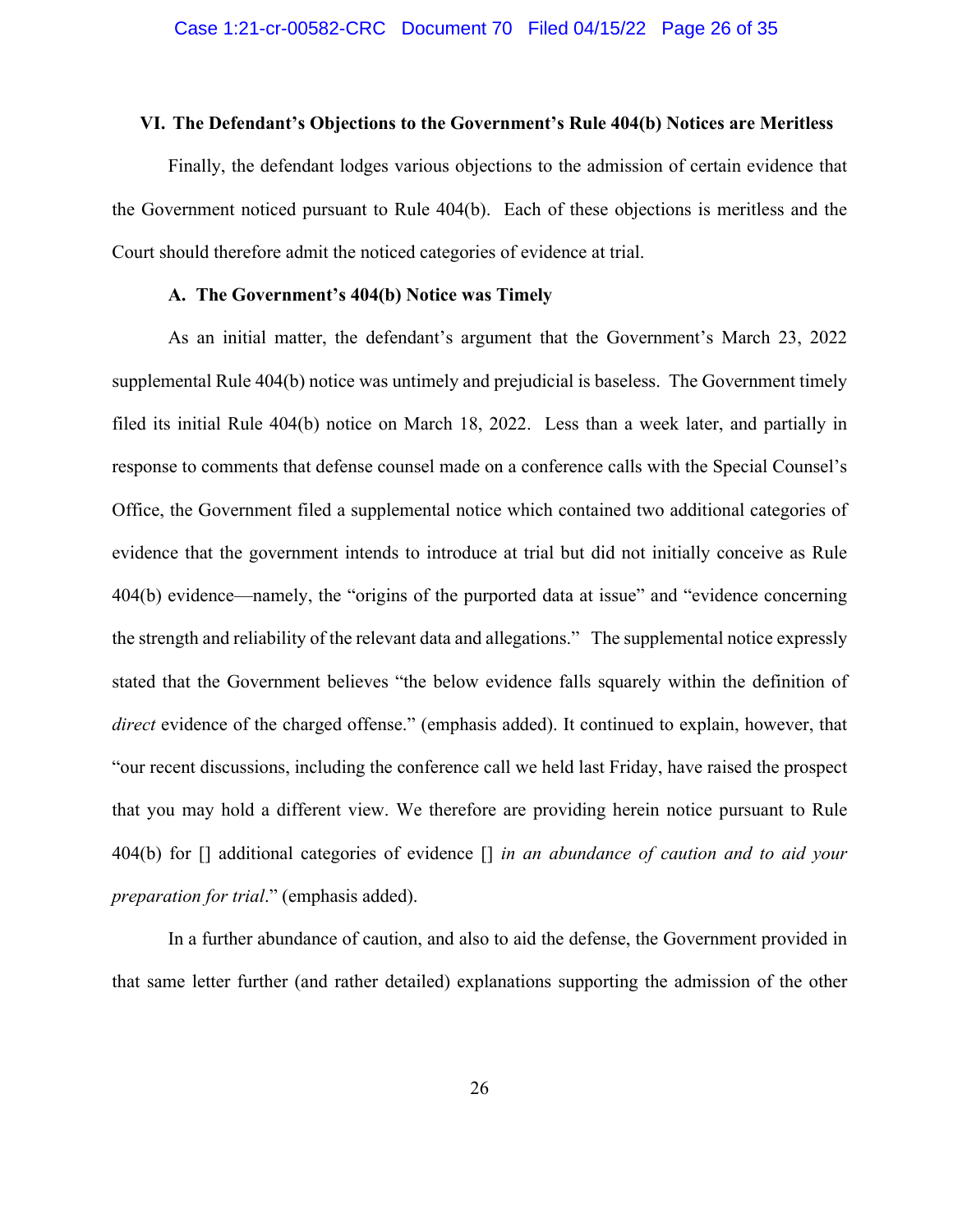#### Case 1:21-cr-00582-CRC Document 70 Filed 04/15/22 Page 27 of 35

categories of evidence that the Government had previously noticed in its prior, March 18, 2022 letter.

The defendant now seeks to punish the Government for exercising an abundance of caution in seeking to ensure – within days of its original notice – that the defense understood fully the categories of evidence the Government would seek to admit at trial and the proffered bases for that evidence. Any argument that the defense suffered undue prejudice on account of this gesture of good faith cannot withstand scrutiny. Indeed, the defendant has retained highly-skilled and competent counsel, and the Government provided this supplemental notice to the defendant nearly two months prior to trial. The defendant characterizes the supplemental notice as "untimely" but fails to demonstrate, as he must, how the purportedly untimely notice prejudiced the defendant at such a relatively early stage in the parties' trial preparations. *See United States v. Watson*, 409 F.3d 458, 465 (D.C. Cir. 2005). Accordingly, no punitive actions or other remedy by the Court is appropriate.

# **B. The Government should be Permitted to Provide Context for the Defendant's February 9, 2017 False Statement to Agency-2**

The defendant next moves to preclude the Government from offering portions of his December 2017 Congressional testimony. The defense, in part, agrees with the Government that testimony concerning the defendant's February 9, 2017 meeting with Agency-2 is relevant and admissible under Rule 404(b) to prove the defendant's motive, intent, plan, absence of mistake and lack of accident. In particular, the defendant states that he does not object to the introduction of his statement to Agency-2 that he was not acting on behalf of a particular client in providing the allegations to Agency-2. *See* Def. 404(b) Resp. at 20. However, the defendant *does* object to the government's introduction of other evidence providing the fuller context of the defendant's meeting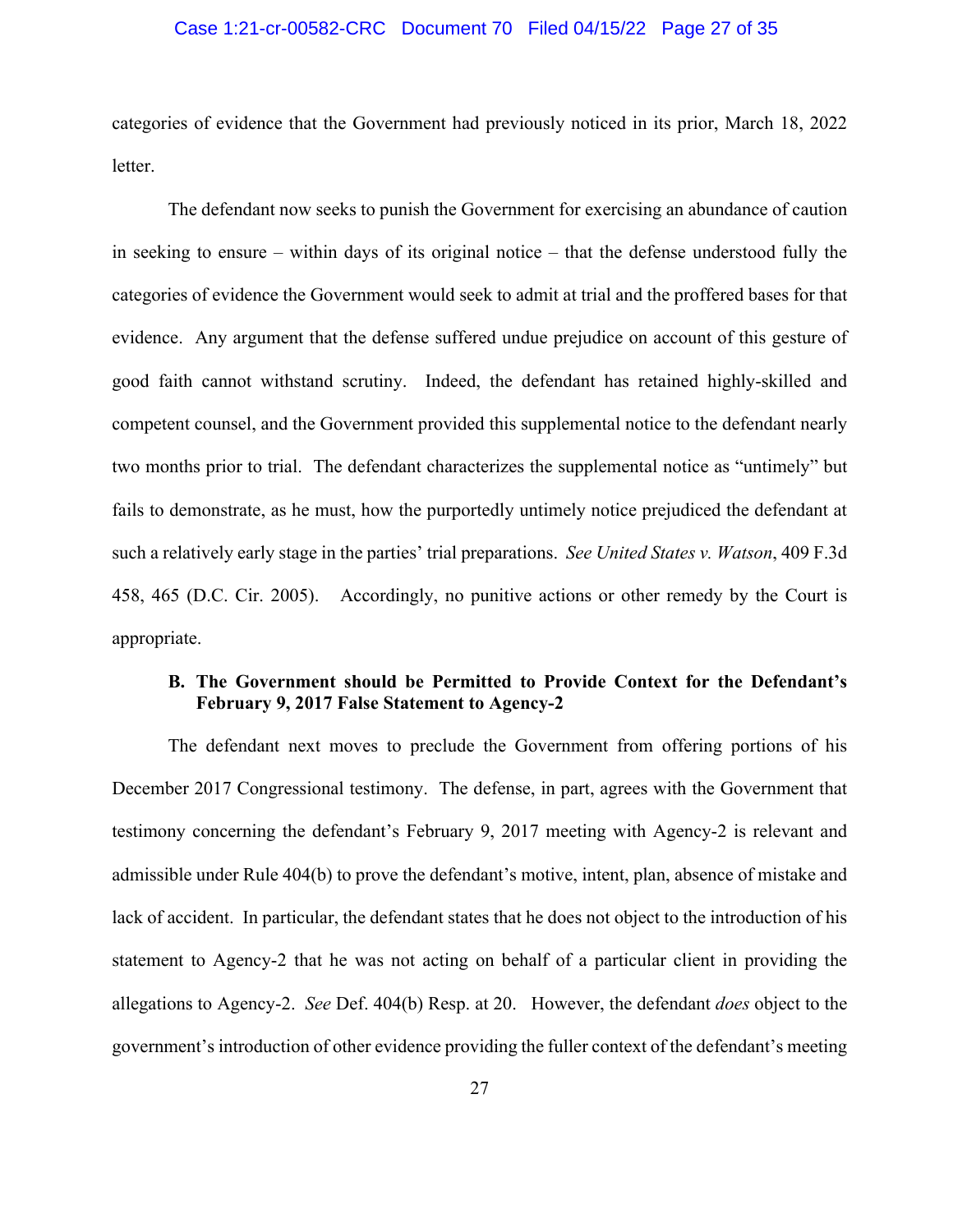#### Case 1:21-cr-00582-CRC Document 70 Filed 04/15/22 Page 28 of 35

with Agency-2, including, but not limited to, the specific information exchanged in the meeting. This evidence is plainly necessary to provide context and backdrop to the defendant's false statement to Agency-2. Without this information, the jury would be forced to analyze the defendant's statement in a vacuum. *See United States v. Flores*, 888 F.3d 537, 544 (1st Cir. 2018) ("Attempting to analyze each piece of evidence in a vacuum is inconsistent with Supreme Court case law, which makes pellucid that each item is to be considered as part of the totality of the circumstances.")

As noted, the defendant objects to the introduction of additional statements that the defendant made to Agency-2 personnel during the meeting. In one such statement, the defendant informed Agency-2 personnel that he had previously brought information to the FBI on a "similar," but "unrelated" matter, referring to the Russian Bank-1 allegations. As stated in the Government's 404(b) notice, this statement was misleading because information regarding the Russian Bank-1 allegations was *among* the materials that the defendant provided to Agency-2, and it was therefore not "unrelated." The defendant objects to the introduction of this statement by claiming that the Government has no evidence that the defendant's statement was false or misleading. The defendant also argues that this statement, even if false or misleading, "has no bearing on the charged crime." *Id.* at 20. But as set forth below, regardless of whether this statement was true, partially true, or – as the Government contends – false and misleading, the statement is admissible because it provides crucial context for the defendant's meeting and the other statements he made therein.

To provide the jury with the full context of the defendant's meeting with Agency-2, the government plans to offer evidence at trial reflecting that on January 31, 2017, the defendant had a conversation with a former Agency-2 employee ("Former Employee-1"). During that conversation,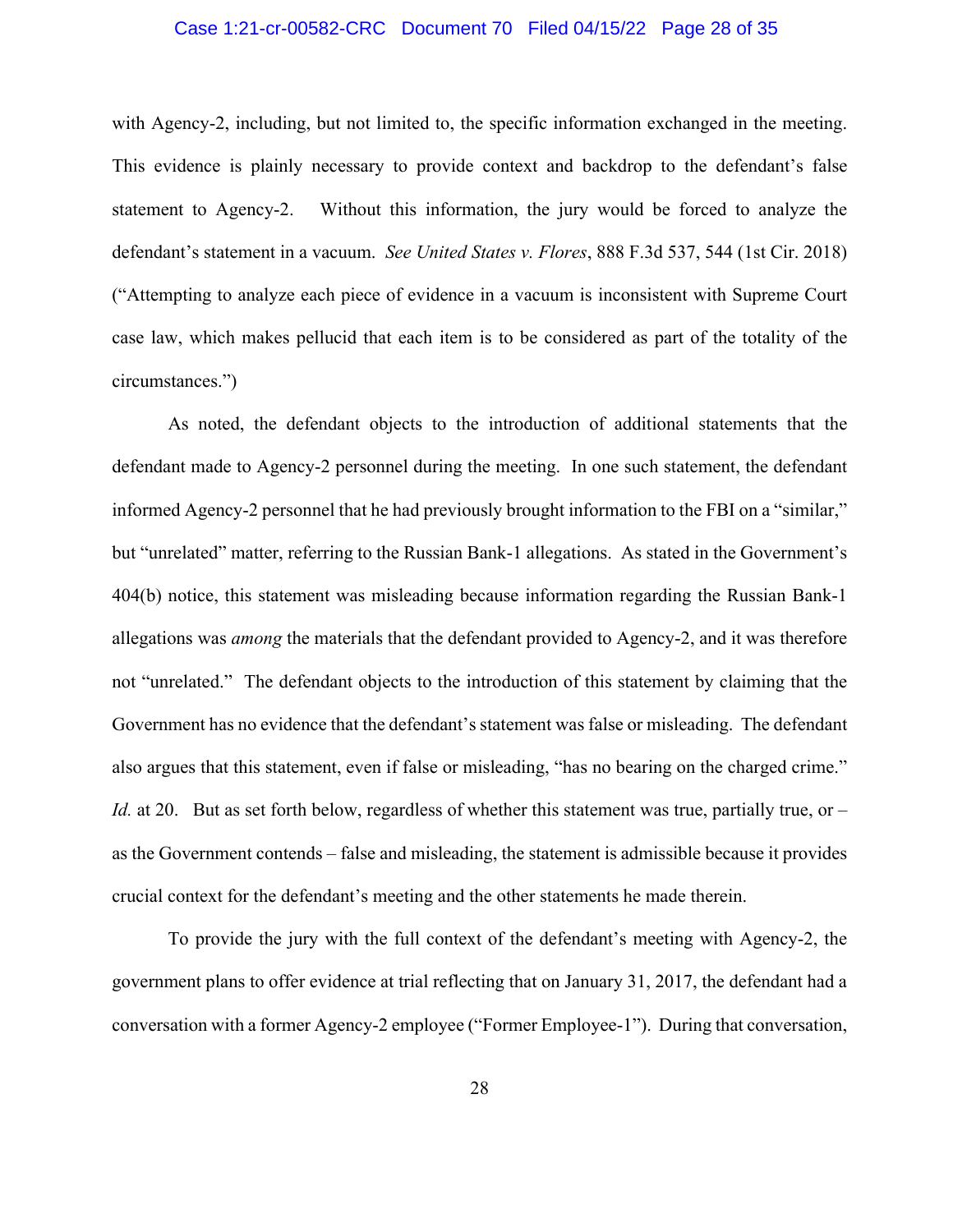#### Case 1:21-cr-00582-CRC Document 70 Filed 04/15/22 Page 29 of 35

the defendant asked Former Employee-1 for assistance in setting up a meeting with Agency-2 personnel to provide Agency-2 with certain information that a "client" (in context, Tech Executive-1) had provided to the defendant. The defendant described this information, in sum and substance, as the Russian Phone Provider-1 allegations, which the Government has summarized in previous filings with the Court. When Former Employee-1 inquired if the defendant had brought these allegations to the FBI, the defendant stated, in sum and substance, that his client "did not want to provide this to the FBI as he knows that the FBI did not have resources to deal with these issues[.]" The defendant subsequently stated that if Agency-2 was not interested in the allegations, the client would most likely go to the New York Times. (In order to provide the Court with a more comprehensive recounting of the expected testimony, the Government attaches hereto as Exhibit A an email from Former Employee-1 summarizing his exchange with the defendant).

On February 9, 2017, the defendant met with Agency-2 employees and made substantially the same false statement as the one the Indictment charges he made to the FBI General Counsel just months earlier. This statement is memorialized in a Memorandum for Record ("MFR") prepared after the meeting. The MFR reflects that the defendant, in addition to providing an updated version of the Russian Phone Provider-1 allegations, also provided an updated version of the Russian Bank-1 allegations to Agency-2. Following the description of the Russian Bank-1 allegations, the Agency-2 employee wrote in the *next* paragraph:

> [Agency-2 Employee] advised Mr. Sussmann that given the location of such activities [redacted] and involvement of US Persons, we would need to refer all relevant information to the FBI. [Agency-2 Employee] also advised that [they would] need to report any evidence of criminal activity to the FBI/DOJ. Mr. Sussmann had no objections to providing any relevant information to the FBI. He mentioned that he had previously contacted [the] FBI General Counsel, [] on a similar, though unrelated, matter. Based on how the FBI had handled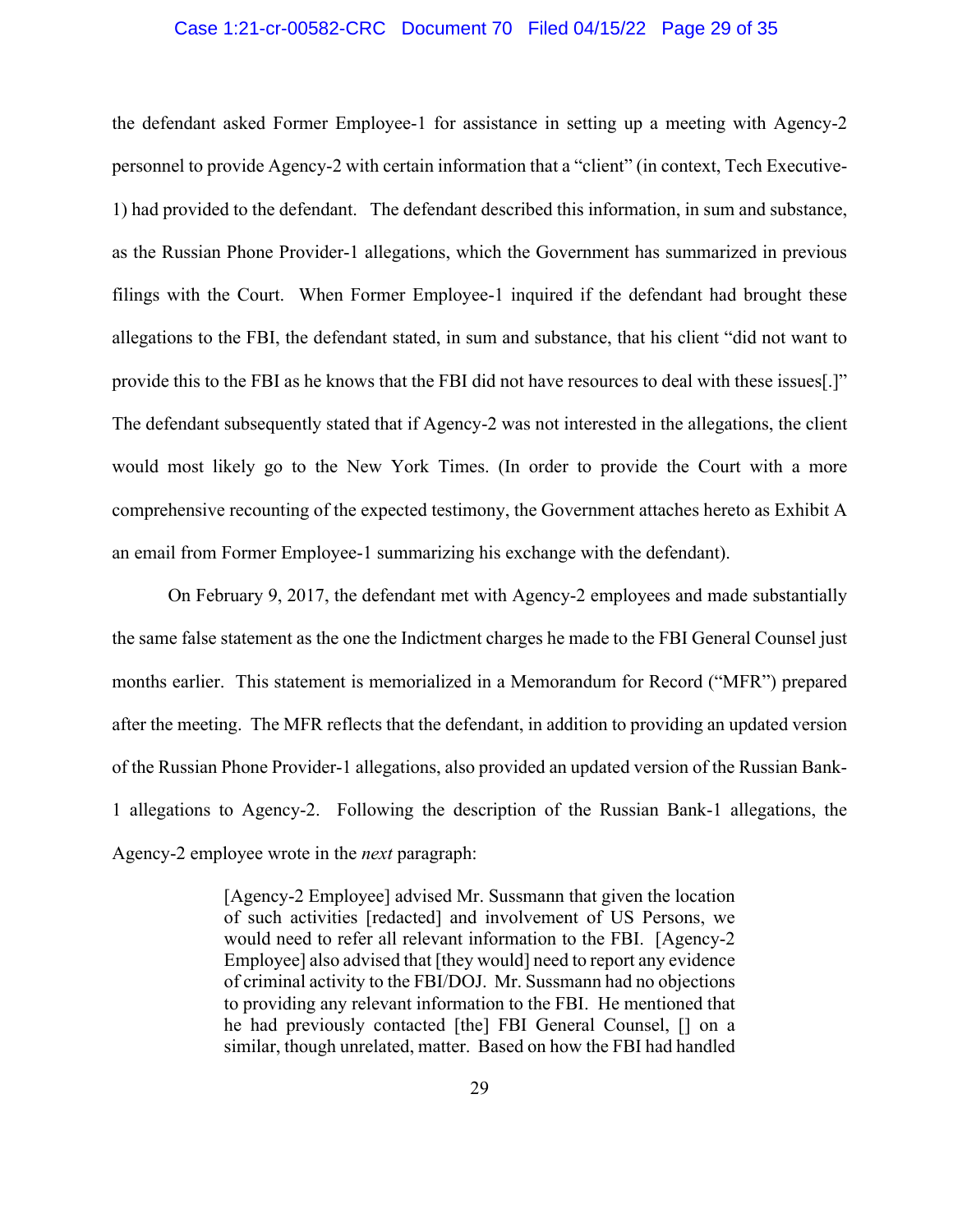#### Case 1:21-cr-00582-CRC Document 70 Filed 04/15/22 Page 30 of 35

the matter, and because he thought [Agency-2] had the necessary technical expertise, he wanted to pass the current information directly to [Agency-2]

In context, the defendant's statement that he had provided the FBI with "similar, though unrelated" allegations is false, or at best, misleading. Indeed, the defendant had also provided the Russian Bank-1 allegations to the FBI on September 19, 2016. (In order to provide context to the Court, a partially-redacted version of the Agency-2 MFR is attached hereto as Exhibit B.)

 The defendant next argues that even if this statement was false and/or misleading, the statement has "no bearing on the charged crime." This argument misses the mark. The statement bears directly on the Russian Bank-1 allegations, which underpin the meeting in which the charged false statement was made. Moreover, as stated in the Government's 404(b) notice, this statement is also relevant as part of the broader factual context of the Agency-2 meeting and supports an inference of the defendant's "intent" and "plan" to deceive Agency-2 by prompting them to act on information without truthfully describing or disclosing the relevant background, including the fact that the FBI had already been made aware of the allegations in the very meeting in which the charged crime occurred. And it reinforces the significance and materiality of the defendant's lie that he made the effort to tell it on multiple occasions to two separate government agencies.

Furthermore, the defendant's statement to Former Employee-1 that his client would likely bring the allegations to the New York Times absent a meeting with Agency-2, is consistent with the defendant's actions of providing the Russian Bank-1 allegations to the New York Times.

In sum, all of the evidence to be offered by the Government regarding the defendant's meeting with Agency-2 is intertwined with the defendant's offense conduct, and the contents of the Agency-2 meeting are therefore admissible.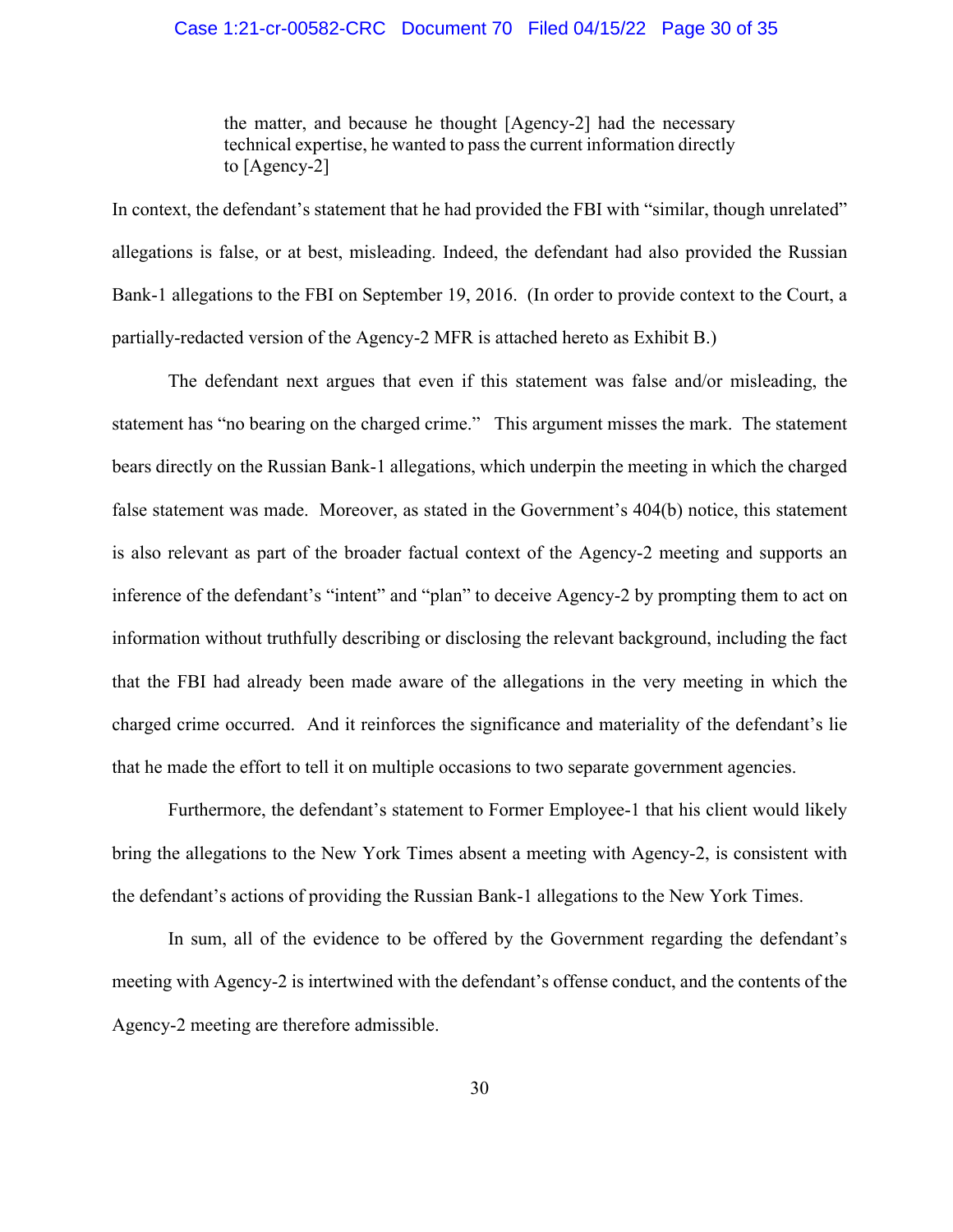# **C. The Government Should be Permitted to Introduce All Relevant Portions of the Defendant's Congressional Testimony**

The defendant next challenges the admission of the portions of the defendant's December 2017 Congressional testimony *other than* those in which he discusses the client on whose behalf he met with the FBI General Counsel. But other portions of that testimony are plainly admissible first, as direct evidence of the charged crime, second, as the defendant's own statements, and, third, pursuant to Rule 404(b).

 As stated in its Rule 404(b) notice, separate and apart from its relevance as direct evidence that the defendant's statement to the FBI General Counsel was false, the defendant's December 2017 Congressional testimony is relevant and admissible pursuant to Rule 404(b) to prove, among other things, the defendant's "motive," "intent," "plan," and "knowledge." In particular, the defendant's testimony misleadingly conveyed the impression to Congress that the defendant's *only* client for the Russian Bank-1 allegations was Tech Executive-1. That testimony failed to disclose the fact that the only client billed for the defendant's pre-election work on those allegations was the Clinton Campaign. Therefore, this testimony is relevant to prove the defendant's "motive," "knowledge," "intent," and "plan," insofar as the defendant exhibited a consistent pattern of seeking to hide the Clinton Campaign's role as a beneficiary of, and billed party for, the Russian Bank-1 allegations. In this regard, the Government plans to offer portions of the defendant's Congressional testimony that bear upon two highly relative facts, namely, (1) the defendant's relationship to, and work for, the Clinton Campaign, and (2) the defendant's provision of the Russian Bank-1 allegations to the media. For the reasons stated below, the government should be able to introduce the following relevant areas of that transcript which are probative of those facts: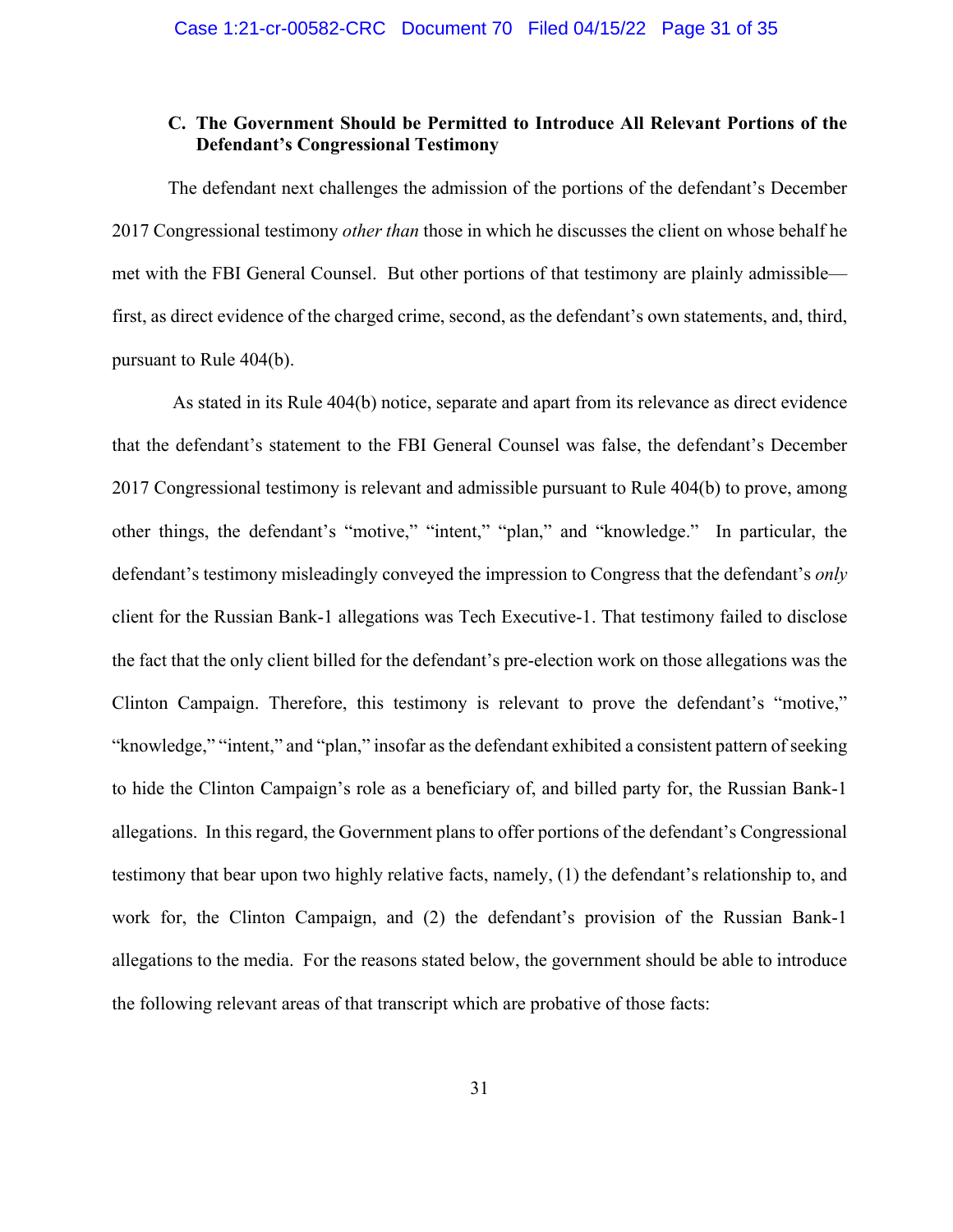#### Case 1:21-cr-00582-CRC Document 70 Filed 04/15/22 Page 32 of 35

*First*, to demonstrate and corroborate that the defendant was acting on behalf of the Clinton Campaign in assisting its opposition research efforts and attending his September 19, 2016 meeting with the FBI, the Government anticipates introducing portions of the defendant's testimony during which the defendant stated that he met with U.K. Person-1 at Law Firm-1's offices in the summer of 2016. As the Court is aware, and as noted above, U.K. Person-1 had at the time been retained by the U.S. Investigative Firm to conduct opposition research for the Clinton Campaign. Although the defendant testified before Congress that the purpose of the meeting was to "vet" U.K. Person-1 for the Clinton Campaign given the defendant's knowledge of national security matters, U.K. Person-1 has testified under oath in the United Kingdom that, during the meeting, the defendant told him at the meeting about the Russian Bank-1 allegations. U.K. Person-1 further testified that after the meeting, personnel from the U.S. Investigative Firm tasked U.K. Person-1 to research and produce intelligence reports about Russian Bank-1, which he did.<sup>10</sup> In addition to the defendant's billing records, evidence of the defendant's 2016 meeting with U.K. Person-1 is highly probative of the fact that the defendant was acting on behalf of Clinton Campaign during his September 19, 2016 meeting with the FBI.

*Second*, to demonstrate the defendant's intent to conceal his work on behalf of the Clinton Campaign, the Government will offer portions of the defendant's Congressional testimony in which he is asked specifically by Congress whether the U.S. Investigative Firm or various of its employees were the anonymous "client" who provided Russian Bank-1-related information to the defendant. In his answers, the defendant denies that the U.S. Investigative Firm and/or these employees were

 $10$  As noted above, the Government proffers this publicly-available evidence in order to demonstrate the relevance to the charged conduct of the defendant's meeting and interactions with U.K. Person-1.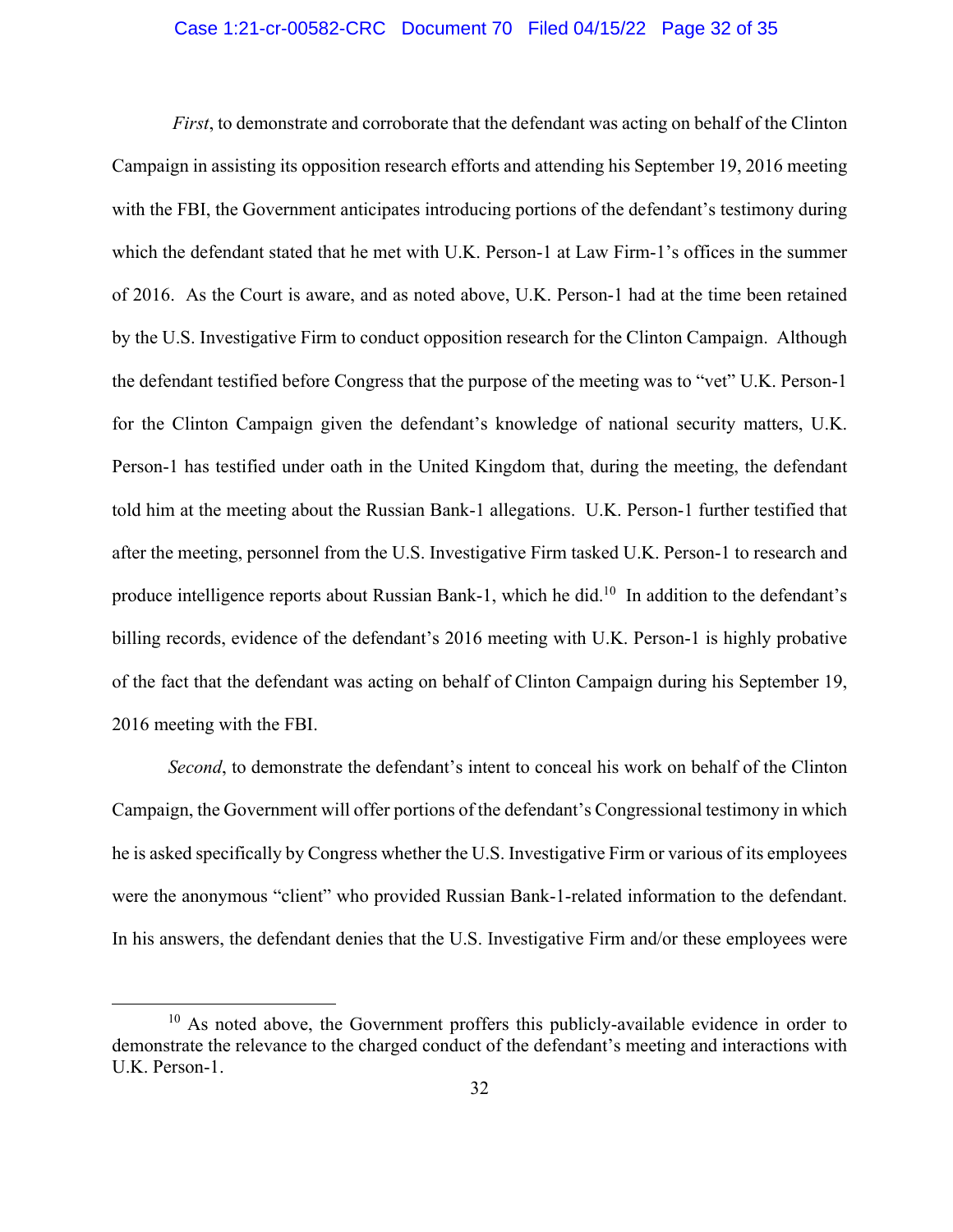### Case 1:21-cr-00582-CRC Document 70 Filed 04/15/22 Page 33 of 35

his client. The defendant fails to state or volunteer that the U.S. Investigative firm, in fact, had drafted and provided to the defendant one of the white papers that the defendant then gave to the FBI General Counsel. Nor does the defendant disclose that he billed his Russian Bank-1-related work to the same campaign that hired the U.S. Investigative Firm (the Clinton Campaign).

*Third*, the Government will offer portions of the defendant's Congressional testimony in which the defendant acknowledges that he shared the Russian Bank-1 allegations with members of the media before and after his meeting with the FBI, including with specific journalists whom he identifies. This testimony corroborates the anticipated testimony of the former FBI General Counsel, specifically that the during their September 19, 2016 meeting, the defendant informed the General Counsel that the Russian Bank-1 allegations already had been provided to the media.

All of the above evidence bears directly on the subject matter and specific contents of the defendant's meeting with the FBI General Counsel. Such evidence is also highly probative because it concerns the clients whom the Government has alleged the defendant represented at that meeting. Accordingly, it is admissible as direct evidence and, alternatively, pursuant to Rule 404(b).

# **D. The Government Should Be Permitted to Introduce Evidence and Argument Regarding Law Firm-1's Statements to the Media**

The defendant also moves to preclude certain evidence or argument concerning the Law Firm-1 press statements and "evidence regarding the role the defendant played in causing them to be made." Def. Mot. at 22. The defendant claims that the Government is improperly seeking to introduce "lay opinion testimony" as to credibility of the statements in the press. The defendant's argument is incorrect.

*First*, the Government should be permitted to present this relevant 404(b) evidence which proves, *inter alia*, the defendant's motive and intent to conceal the involvement of politically-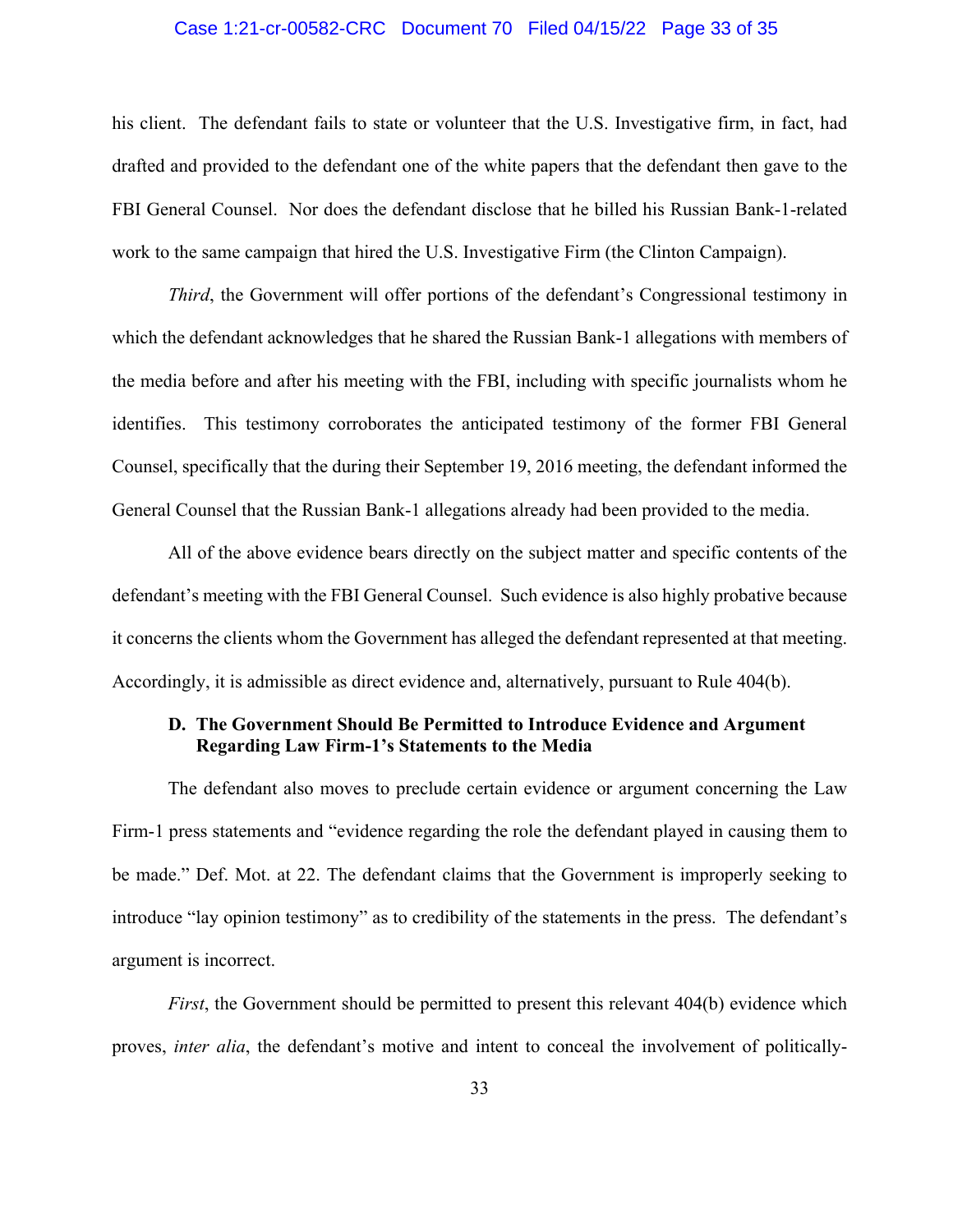#### Case 1:21-cr-00582-CRC Document 70 Filed 04/15/22 Page 34 of 35

motivated parties in his work on the Russian Bank-1 allegations in 2016. The fact that the defendant participated in the drafting, approval, and/or issuance of press statements that affirmatively claimed that the defendant's client was *not* the Clinton Campaign (when in fact, he billed the campaign for the very work at issue in the press statements) is clearly probative of the crime charged and not unduly prejudicial.

*Second*, the Government is not seeking to usurp a credibility finding from the jury through lay opinion testimony. Indeed, the Government does not plan to elicit the "opinion" of the then-Managing Partner of Law Firm-1 as to whether he *currently* "thinks" the press statements were false or misleading. Rather, the Government will appropriately elicit testimony as to the circumstances in which the statements were created, reviewed, and approved; what information was (and was not) provided by the defendant or others in drafting these statements; and whether the Managing Partner knew any of the media statements to be false *at the time* based on what he knew from his role in managing the firm. Because such testimony flows directly from the witness's knowledge of relevant facts, none of it encroaches on the jury's role as the finder of fact on ultimate issues in the case.